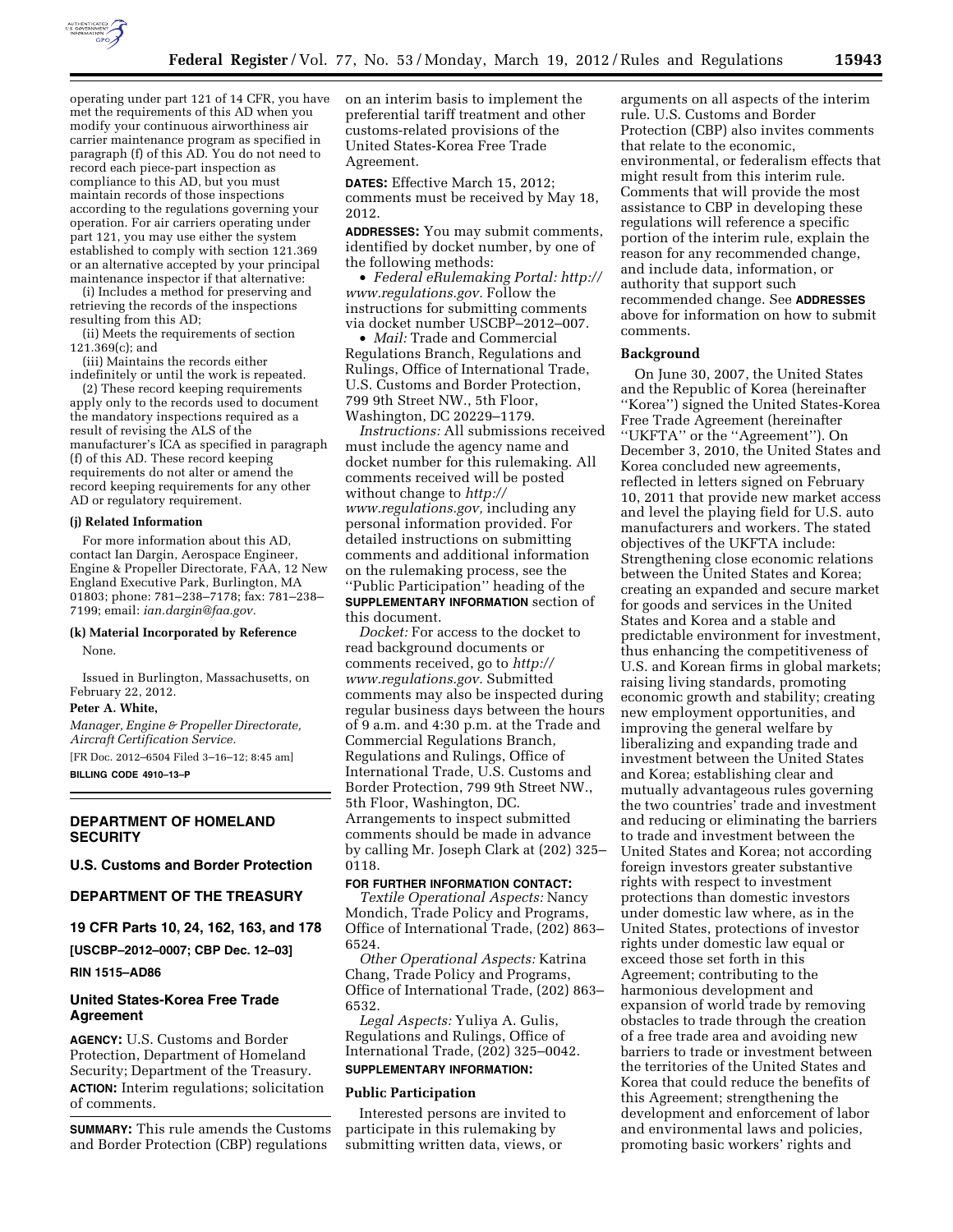sustainable development, and implementing this Agreement in a manner consistent with environmental protection and conservation; observing the Parties' respective rights and obligations under the *Marrakesh Agreement Establishing the World Trade Organization* and other multilateral, regional, and bilateral agreements and arrangements to which they are both parties; and furthering the economic leadership of the United States and Korea in the Asia Pacific region, in particular by seeking to reduce barriers to trade and investment in the region.

The provisions of the FTA were approved by the United States with the enactment on October 21, 2011, of the United States-Korea Free Trade Agreement Implementation Act (the "Act"), Public Law 112-41, 125 Stat. 428 (19 U.S.C. 3805, note). Sections 103(b) and 208 of the Act require that regulations be prescribed as necessary to implement the provisions of the UKFTA.

On March 6, 2012, the President signed Proclamation 8783 to implement the provisions of the UKFTA for the United States. The Proclamation, which was published in the **Federal Register**  on March 9, 2012 (77 FR 14265) modified the Harmonized Tariff Schedule of the United States (''HTSUS'') as set forth in Annexes I and II of Publication No. 4308 of the U.S. International Trade Commission entitled ''Modifications to the Harmonized Tariff Schedule of the United States to Implement the United States-Korea Free Trade Agreement''. The modifications to the HTSUS included the addition of new General Note 33, incorporating the relevant UKFTA rules of origin as set forth in the Act, and the insertion throughout the HTSUS of the preferential duty rates applicable to individual products under the UKFTA where the special program indicator ''KR'' appears in parenthesis in the ''Special'' rate of duty subcolumn. The modifications to the HTSUS also included a new Subchapter XX to Chapter 99 to provide for temporary tariff-rate quotas and applicable safeguards implemented by the UKFTA.

U.S. Customs and Border Protection (''CBP'') is responsible for administering the provisions of the UKFTA and the Act that relate to the importation of goods into the United States from Korea.

#### **Customs-Related UKFTA Provisions**

Those customs-related UKFTA provisions which require implementation through regulation as called for in § 208 of the Act include certain tariff and non-tariff provisions within Chapter One (Initial Provisions

and Definitions), Chapter Two (National Treatment and Market Access for Goods), Chapter Four (Textiles and Apparel), Chapter Six (Rules of Origin and Origin Procedures), and Chapter Seven (Customs Administration and Trade Facilitation).

Certain general definitions set forth in Chapter One of the UKFTA and §§ 3 and 202(n) of the Act have been incorporated into the UKFTA implementing regulations. These regulations also implement Article 2.6 (Goods Re-entered after Repair or Alteration) of the UKFTA.

Chapter Four of the FTA sets forth provisions relating to trade in textile and apparel goods between Korea and the United States. The provisions within Chapter Four that require regulatory action by CBP include Article 4.2 (Rules of Origin and Related Matters), Article 4.3 (Customs Cooperation for Textile or Apparel Goods), and Article 4.5 (Definitions).

Chapter Six of the UKFTA sets forth the rules for determining whether an imported good is an originating good of the United States or Korea and, as such, is therefore eligible for preferential tariff (duty-free or reduced duty) treatment under the UKFTA as specified in the Agreement and the HTSUS. The basic rules of origin in Section A of Chapter Six are set forth in General Note 33, HTSUS.

Under Article 6.1 of Chapter Six and § 202(b) of the Act, originating goods may be grouped in three broad categories: (1) Goods that are wholly obtained or produced entirely in the territory of one or both of the Parties; (2) goods that are produced entirely in the territory of one or both of the Parties and that satisfy the product-specific rules of origin in UKFTA Annex 6–A (Specific Rules of Origin; change in tariff classification requirement and/or regional value content requirement) or Annex 4–A (Specific Rules of Origin for Textile or Apparel Goods) and all other applicable requirements of Chapter Six; and (3) goods that are produced entirely in the territory of one or both of the Parties exclusively from originating materials. Article 6.2 and § 202(c) of the Act set forth the methods for calculating the regional value content of a good. Articles 6.3 and 6.4 as well as § 202(d) of the Act set forth the rules for determining the value of materials for purposes of calculating the regional value content of a good. Article 6.5 and § 202(e) of the Act provide that production that takes place in the territory of one or both of the Parties may be accumulated such that, provided other requirements are met, the resulting good is considered originating.

Article 6.6 and § 202(f) of the Act provide the *de minimis* criterion. The remaining Articles within Section A of Chapter Six consist of additional subrules, applicable to the originating good concept, involving fungible goods and materials, accessories, spare parts, and tools, sets of goods, packaging materials and containers for retail sale, packing materials and containers for shipment, indirect materials, transit and transshipment, and consultation and modifications. All Articles within Section A are reflected in the UKFTA implementing regulations, except for Article 6.14 (Consultation and Modifications).

Section B of Chapter Six sets forth procedures that apply under the UKFTA in regard to claims for preferential tariff treatment. Specifically, Section B includes provisions concerning claims for preferential tariff treatment, waiver of certification or other information, recordkeeping requirements, verification of preference claims, obligations relating to importations and exportations, common guidelines, and definitions of terms used within the context of the rules of origin. All Articles within Section B, except for Article 6.21 (Common Guidelines) are reflected in these implementing regulations.

Chapter Seven sets forth operational provisions related to customs administration and trade facilitation under the UKFTA. Article 7.9, concerning the general application of penalties to UKFTA transactions, is the only provision within Chapter Seven that is reflected in the UKFTA implementing regulations.

## **Placement of CBP Implementing Regulations**

In order to provide transparency and facilitate their use, the majority of the UKFTA implementing regulations set forth in this document have been included within Subpart R in Part 10 of the CBP regulations (19 CFR part 10). However, in those cases in which UKFTA implementation is more appropriate in the context of an existing regulatory provision, the UKFTA regulatory text has been incorporated in an existing Part within the CBP regulations. In addition, this document sets forth several cross-references and other consequential changes to existing regulatory provisions to clarify the relationship between those existing provisions and the new UKFTA implementing regulations. The regulatory changes are discussed below in the order in which they appear in this document.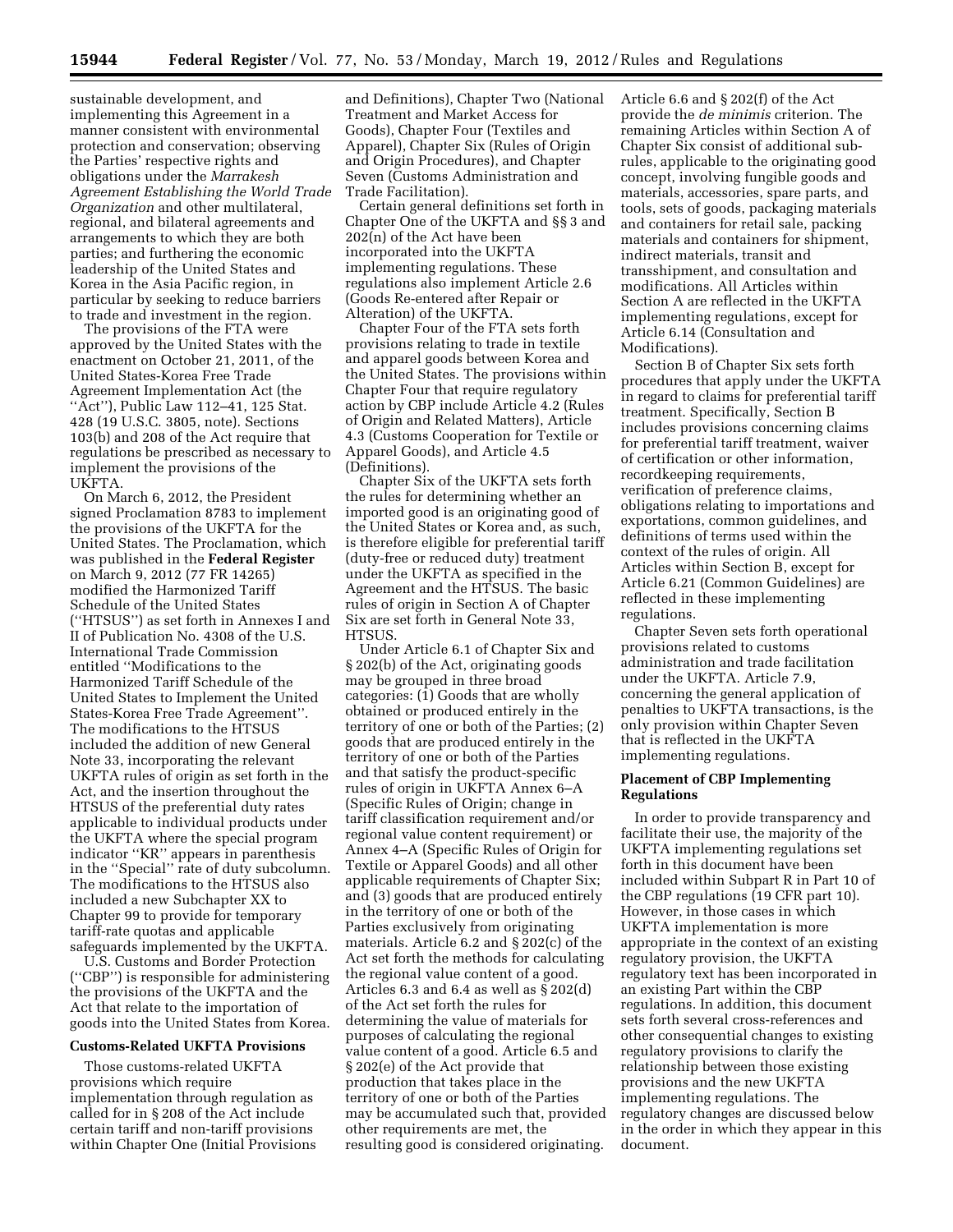# **Discussion of Amendments**

# *Part 10*

Section 10.31(f) concerns temporary importations under bond. It is amended by adding references to certain goods originating in Korea for which, like goods originating in Canada, Mexico, Singapore, Chile, Morocco, El Salvador, Guatemala, Honduras, Nicaragua, the Dominican Republic, Costa Rica, Bahrain, Oman, or Peru, no bond or other security will be required when imported temporarily for prescribed uses. The provisions of UKFTA Article 2.5 (Temporary Admission of Goods) are already reflected in existing temporary importation bond or other provisions contained in Part 10 of the CBP regulations and in Chapter 98 of the HTSUS.

# *Part 10, Subpart R*

#### General Provisions

Section 10.1001 outlines the scope of Subpart R, Part 10 of the CBP regulations. This section also clarifies that, except where the context otherwise requires, the requirements contained in Subpart R, Part 10 are in addition to general administrative and enforcement provisions set forth elsewhere in the CBP regulations. Thus, for example, the specific merchandise entry requirements contained in Subpart R, Part 10 are in addition to the basic entry requirements contained in Parts 141– 143 of the CBP regulations.

Section 10.1002 sets forth definitions of common terms used in multiple contexts or places within Subpart R, Part 10. Although the majority of the definitions in this section are based on definitions contained in Articles 1.4 and 6.22 as well as Annexes 4–A and 6–A of the UKFTA, and § 3 of the Act, other definitions have also been included to clarify the application of the regulatory texts. Additional definitions that apply in a more limited Subpart R, Part 10 context are set forth elsewhere with the substantive provisions to which they relate.

#### Import Requirements

Section 10.1003 sets forth the procedure for claiming UKFTA preferential tariff treatment at the time of entry and, as provided in UKFTA Article 6.15.1, states that an importer may make a claim for UKFTA preferential tariff treatment based on a certification by the importer, exporter, or producer or the importer's knowledge that the good is an originating good. Section 10.1003 also provides, consistent with UKFTA Article 6.19.4(e), that when an importer has

reason to believe that a claim is based on inaccurate information, the importer must correct the claim and pay any duties that may be due.

Section 10.1004, which is based on UKFTA Articles 6.15 and 6.19.4, requires a U.S. importer, upon request, to submit a copy of the certification of the importer, exporter, or producer if the certification forms the basis for the claim. Section 10.1004 specifies the information that must be included on the certification, sets forth the circumstances under which the certification may be prepared by the exporter or producer of the good, and provides that the certification may be used either for a single importation or for multiple importations of identical goods.

Section 10.1005 sets forth certain importer obligations regarding the truthfulness of information and documents submitted in support of a claim for preferential tariff treatment. Section 10.1006, which is based on UKFTA Article 6.16, provides that the certification is not required for certain non-commercial or low-value importations.

Section 10.1007 implements UKFTA Article 6.17 and § 206 of the Act concerning the maintenance of relevant records regarding the imported good.

Section 10.1008, which reflects UKFTA Article 6.19.2 and § 204(b) of the Act, authorizes the denial of UKFTA tariff benefits if the importer fails to comply with any of the requirements under Subpart R, Part 10, CBP regulations.

#### Export Requirements

Section 10.1009, which implements UKFTA Articles 6.20.1 and 6.17.1, sets forth certain obligations of a person who completes and issues a certification for a good exported from the United States to Korea. Paragraphs (a) and (b) of § 10.1009, reflecting UKFTA Article 6.20.1, require a person who completes such a certification to provide a copy of the certification to CBP upon request and to give prompt notification of any errors in the certification to every person to whom the certification was given. Paragraph (c) of § 10.1009 reflects Article 6.17.1, concerning the recordkeeping requirements that apply to a person who completes and issues a certification for a good exported from the United States to Korea.

#### Post-Importation Duty Refund Claims

Sections 10.1010 through 10.1012 implement UKFTA Article 6.19.5 and section 205 of the Act, which allow an importer who did not claim UKFTA tariff benefits on a qualifying good at the

time of importation to apply for a refund of any excess duties at any time within one year after the date of importation. Such a claim may be made even if liquidation of the entry would otherwise be considered final under other provisions of law.

#### Rules of Origin

Sections 10.1013 through 10.1025 provide the implementing regulations regarding the rules of origin provisions of General Note 33, HTSUS, Article 4.2 and Chapter Six of the UKFTA, and § 202 of the Act.

#### Definitions

Section 10.1013 sets forth terms that are defined for purposes of the rules of origin as found in § 202(n) of the Act.

#### General Rules of Origin

Section 10.1014 sets forth the basic rules of origin established in Article 6.1 of the UKFTA, § 202(b) of the Act, and General Note 33(b), HTSUS. The provisions of § 10.1014 apply both to the determination of the status of an imported good as an originating good for purposes of preferential tariff treatment and to the determination of the status of a material as an originating material used in a good which is subject to a determination under General Note 33, HTSUS. Section 10.1014(a)(1), reflecting § 202(b)(1) of the Act, specifies those goods that are originating goods because they are wholly obtained or produced entirely in the territory of one or both of the Parties.

Section 10.1014(a)(2), reflecting § 202(b)(2) of the Act, provides that goods that have been produced entirely in the territory of one or both of the Parties from non-originating materials each of which undergoes an applicable change in tariff classification and satisfies any applicable regional value content or other requirement set forth in General Note 33, HTSUS, are originating goods. Essential to the rules in § 10.1014(a)(2) are the specific rules of General Note 33(o), HTSUS, which are incorporated by reference.

Section 10.1014(a)(3), reflecting § 202(b)(3) of the Act, provides that goods that have been produced entirely in the territory of one or both of the Parties exclusively from originating materials are originating goods.

#### Value Content

Section 10.1015 reflects UKFTA Article 6.2 and § 202(c) of the Act concerning the basic rules that apply for purposes of determining whether an imported good satisfies a minimum regional value content (''RVC'') requirement. Section 10.1016, reflecting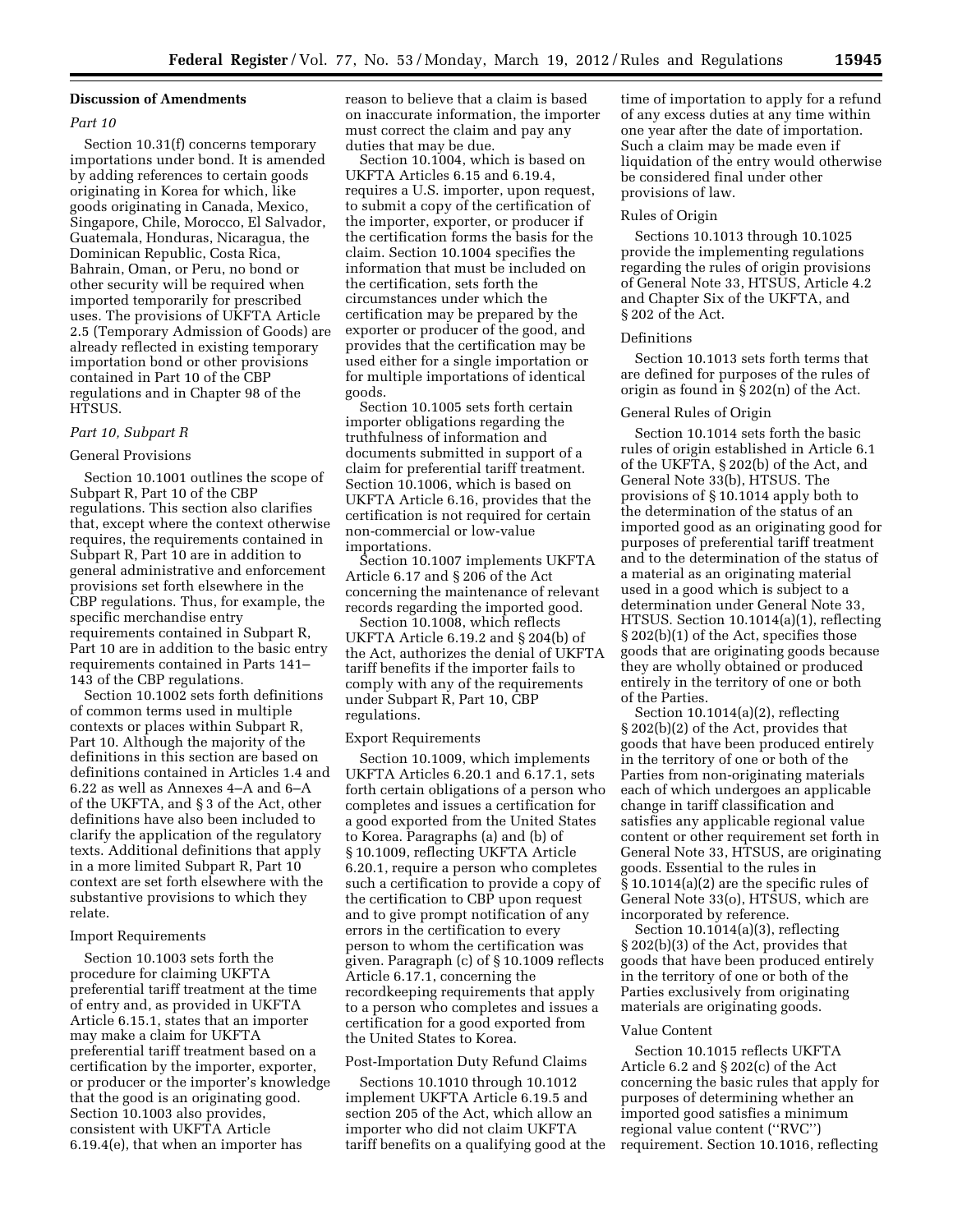UKFTA Articles 6.3 and 6.4 as well as § 202(d) of the Act, sets forth the rules for determining the value of a material for purposes of calculating the regional value content of a good as well as for purposes of applying the *de minimis*  rules.

# Accumulation

Section 10.1017, which is derived from UKFTA Article 6.5 and § 202(e) of the Act, sets forth the rule by which originating materials from the territory of a Party that are used in the production of a good in the territory of the other Party will be considered to originate in the territory of that other country. In addition, this section also establishes that a good that is produced by one or more producers in the territory of one or both of the Parties is an originating good if the good satisfies all of the applicable requirements of the rules of origin of the UKFTA.

#### De Minimis

Section 10.1018, as provided for in UKFTA Article 6.6 and § 202(f) of the Act, sets forth *de minimis* rules for goods that may be considered to qualify as originating goods even though they fail to qualify as originating goods under the rules specified in § 10.1014. There are a number of exceptions to the *de minimis* rule set forth in UKFTA Annex 6–B (Exceptions to Article 6.6) as well as a separate rule for textile and apparel goods.

### Fungible Goods and Materials

Section 10.1019, as provided for in UKFTA Article 6.7 and § 202(g) of the Act, sets forth the rules by which ''fungible'' goods or materials may be claimed as originating.

### Accessories, Spare Parts, or Tools

Section 10.1020, as set forth in UKFTA Article 6.8 and § 202(h) of the Act, specifies the conditions under which a good's standard accessories, spare parts, or tools are: (1) Treated as originating goods; and (2) disregarded in determining whether all non-originating materials undergo an applicable change in tariff classification under General Note 33(o), HTSUS.

Goods Classifiable as Goods Put Up in Sets

Section 10.1021, which is based on UKFTA Articles 4.2.8 and 6.9 as well as § 202(m) of the Act, provides that, notwithstanding the specific rules of General Note 33(o), HTSUS, goods classifiable as goods put up in sets for retail sale as provided for in General Rule of Interpretation 3, HTSUS, will not qualify as originating goods unless:

(1) Each of the goods in the set is an originating good; or (2) the total value of the non-originating goods in the set does not exceed 15 percent of the adjusted value of the set, or 10 percent of the adjusted value of the set in the case of textile or apparel goods.

# Packaging Materials and Packing Materials

Sections 10.1022 and 10.1023, which are derived from UKFTA Articles 6.10 and 6.11, as well as §§ 202(i) and (j) of the Act, respectively, provide that retail packaging materials and packing materials for shipment are to be disregarded with respect to their actual origin in determining whether nonoriginating materials undergo an applicable change in tariff classification under General Note 33(o), HTSUS. These sections also set forth the treatment of packaging and packing materials for purposes of the regional value content requirement of the note.

## Indirect Materials

Section 10.1024, as set forth in UKFTA Article 6.12 and § 202(k) of the Act, provides that indirect materials, as defined in § 10.1002(n) (General definitions), are disregarded for the purpose of determining whether a good is originating.

# Transit and Transshipment

Section 10.1025, which is derived from UKFTA Article 6.13 and § 202(l) of the Act, sets forth the rule that an originating good loses its originating status and is treated as a non-originating good if, subsequent to production in the territory of one or both of the Parties that qualifies the good as originating, the good: (1) Undergoes production outside the territories of the Parties, other than certain specified minor operations; or (2) does not remain under the control of customs authorities in the territory of a non-Party.

#### Origin Verifications and Determinations

Section 10.1026 implements UKFTA Article 6.18 which concerns the conduct of verifications to determine whether imported goods are originating goods entitled to UKFTA preferential tariff treatment. This section also governs the conduct of verifications directed to producers of materials that are used in the production of a good for which UKFTA preferential duty treatment is claimed.

Section 10.1027, which reflects UKFTA Article 4.3, sets forth the verification and enforcement procedures specifically relating to trade in textile and apparel goods.

Section 10.1028 provides the procedures that apply when preferential tariff treatment is denied on the basis of an origin verification conducted under Subpart R of Part 10.

Section 10.1029 implements UKFTA Article 6.18.6 and § 204(b) of the Act, concerning the denial of preferential tariff treatment in situations in which there is a pattern of conduct by an importer, exporter, or producer of false or unsupported FTA preference claims.

#### Penalties

Section 10.1030 concerns the general application of penalties to UKFTA transactions and is based on UKFTA Article 7.9.

Section 10.1031 reflects UKFTA Article 6.19.3 and § 204(a)(1) of the Act with regard to an exception to the application of penalties in the case of an importer who promptly and voluntarily makes a corrected claim and pays any duties owing.

Section 10.1032 implements UKFTA Article 6.20.2 and § 204(a)(2) of the Act, concerning an exception to the application of penalties in the case of a U.S. exporter or producer who promptly and voluntarily provides notification of the making of an incorrect certification with respect to a good exported to Korea.

Section 10.1033 sets forth the circumstances under which the making of a corrected claim or certification by an importer or the providing of notification of an incorrect certification by a U.S. exporter or producer will be considered to have been done ''promptly and voluntarily.'' Corrected claims or certifications that fail to meet these requirements are not excepted from penalties, although the U.S. importer, exporter, or producer making the corrected claim or certification may, depending on the circumstances, qualify for a reduced penalty as a prior disclosure under 19 U.S.C. 1592(c)(4). Section 10.1033 also specifies the content of the statement that must accompany each corrected claim or certification, including any certifications and records demonstrating that a good is an originating good.

# Goods Returned After Repair or Alteration

Section 10.1034 implements UKFTA Article 2.6 regarding duty-free treatment for goods re-entered after repair or alteration in Korea.

### **Other Amendments**

#### *Part 24*

An amendment is made to § 24.23(c), which concerns the merchandise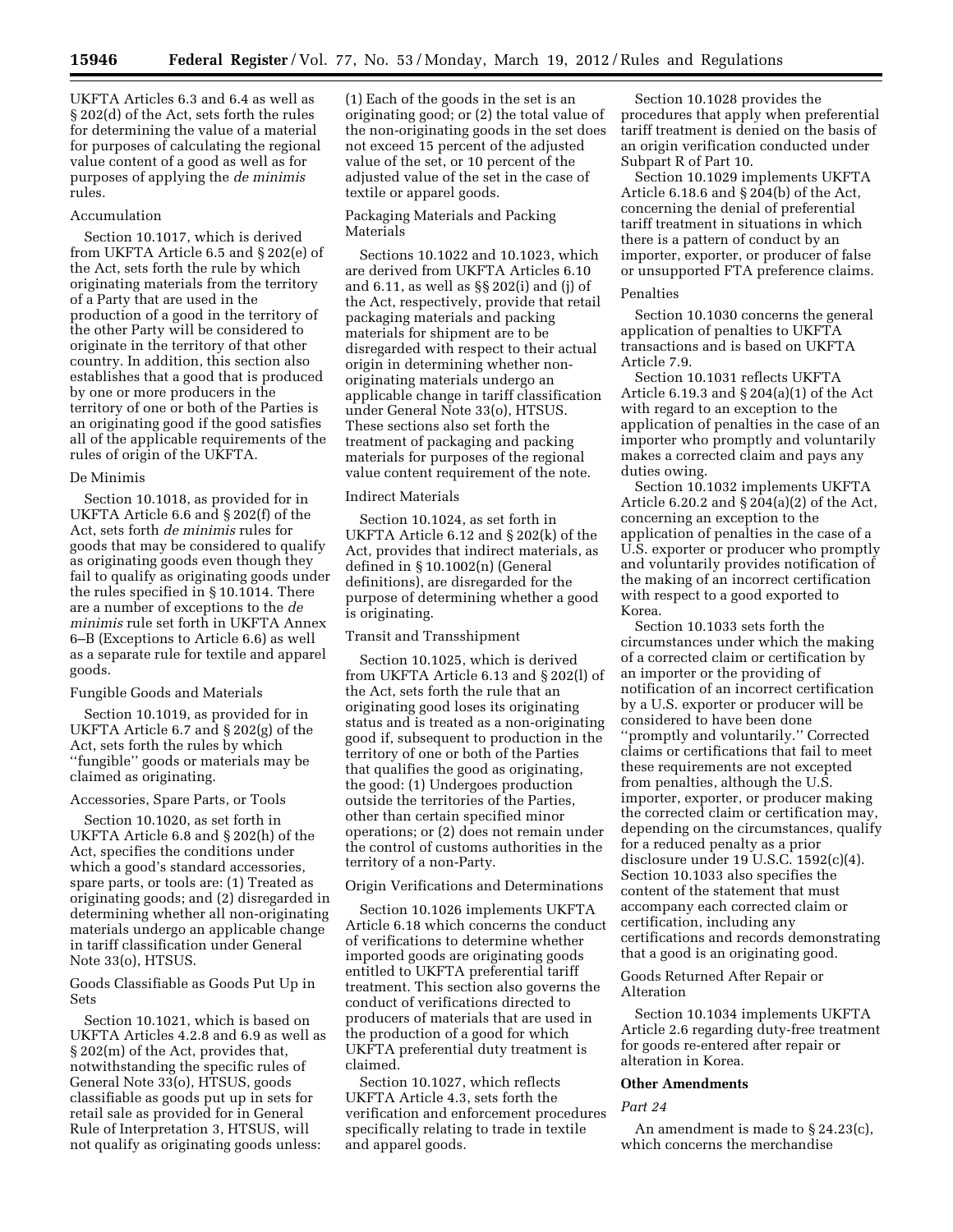processing fee, to implement § 203 of the Act, providing that the merchandise processing fee is not applicable to goods that qualify as originating goods under the UKFTA.

## *Part 162*

Part 162 contains regulations regarding the inspection and examination of, among other things, imported merchandise. A crossreference is added to § 162.0, which is the scope section of the part, to refer readers to the additional UKFTA records maintenance and examination provisions contained in Subpart R, Part 10, CBP regulations.

#### *Part 163*

A conforming amendment is made to § 163.1 to include the maintenance of any documentation, as required by § 206 of the Act, that the importer may have in support of a claim for preference under the UKFTA as an activity for which records must be maintained. Also, the list of records and information required for the entry of merchandise appearing in the Appendix to Part 163 (commonly known as the (a)(1)(A) list) is also amended to add the records that the importer may have in support of a UKFTA claim for preferential tariff treatment.

#### *Part 178*

Part 178 sets forth the control numbers assigned to information collections of CBP by the Office of Management and Budget, pursuant to the Paperwork Reduction Act of 1995, Public Law 104–13. The list contained in § 178.2 is amended to add the information collections used by CBP to determine eligibility for preferential tariff treatment under the UKFTA and the Act.

# **Inapplicability of Notice and Delayed Effective Date Requirements**

Under the Administrative Procedure Act (''APA'') (5 U.S.C. 553), agencies generally are required to publish a notice of proposed rulemaking in the **Federal Register** that solicits public comment on the proposed regulatory amendments, consider public comments in deciding on the content of the final amendments, and publish the final amendments at least 30 days prior to their effective date. However, section 553(a)(1) of the APA provides that the standard prior notice and comment procedures do not apply to an agency rulemaking to the extent that it involves a foreign affairs function of the United States. CBP has determined that these interim regulations involve a foreign affairs function of the United States

because they implement preferential tariff treatment and related provisions of the FTA. Therefore, the rulemaking requirements under the APA do not apply and this interim rule will be effective upon publication. However, CBP is soliciting comments in this interim rule and will consider all comments received before issuing a final rule.

## **Executive Order 12866 and Regulatory Flexibility Act**

This document is not subject to the provisions of Executive Order 12866 of September 30, 1993 (58 FR 51735, October 4, 1993), because it pertains to a foreign affairs function of the United States and implements an international agreement, as described above, and therefore is specifically exempted by section 3(d)(2) of Executive Order 12866. Because a notice of proposed rulemaking is not required under section 553(b) of the APA for the reasons described above, the provisions of the Regulatory Flexibility Act, as amended (5 U.S.C. 601 *et seq.*), do not apply to this rulemaking. Accordingly, this interim rule is not subject to the regulatory analysis requirements or other requirements of 5 U.S.C. 603 and 604.

# **Paperwork Reduction Act**

The collections of information contained in these regulations are under the review of the Office of Management and Budget in accordance with the requirements of the Paperwork Reduction Act (44 U.S.C. 3507) under control number 1651–0117, which covers many of the free trade agreements requirements that CBP administers. The addition of the UKFTA requirements will result in an increase in the number of respondents and burden hours for this information collection. Under the Paperwork Reduction Act, an agency may not conduct or sponsor, and an individual is not required to respond to, a collection of information unless it displays a valid OMB control number.

The collections of information in these regulations are in §§ 10.1003 and 10.1004. This information is required in connection with claims for preferential tariff treatment under the UKFTA and the Act and will be used by CBP to determine eligibility for tariff preference under the UKFTA and the Act. The likely respondents are business organizations including importers, exporters and manufacturers.

*Estimated total annual reporting burden:* 40,000 hours.

*Estimated number of respondents:*  200,000.

*Estimated annual frequency of responses per respondent:* 1.

*Estimated average annual burden per response:* .2 hours.

Comments concerning the collections of information and the accuracy of the estimated annual burden, and suggestions for reducing that burden, should be directed to the Office of Management and Budget, Attention: Desk Officer for the Department of the Treasury, Office of Information and Regulatory Affairs, Washington, DC 20503. A copy should also be sent to the Trade and Commercial Regulations Branch, Regulations and Rulings, Office of International Trade, U.S. Customs and Border Protection, 799 9th Street NW., 5th Floor, Washington, DC 20229– 1179.

### **Signing Authority**

This document is being issued in accordance with § 0.1(a)(1) of the CBP regulations (19 CFR 0.1(a)(1)) pertaining to the authority of the Secretary of the Treasury (or his/her delegate) to approve regulations related to certain customs revenue functions.

# **List of Subjects**

# *19 CFR Part 10*

Alterations, Bonds, Customs duties and inspection, Exports, Imports, Preference programs, Repairs, Reporting and recordkeeping requirements, Trade agreements.

## *19 CFR Part 24*

Accounting, Customs duties and inspection, Financial and accounting procedures, Reporting and recordkeeping requirements, Trade agreements, User fees.

# *19 CFR Part 162*

Administrative practice and procedure, Customs duties and inspection, Penalties, Trade agreements.

#### *19 CFR Part 163*

Administrative practice and procedure, Customs duties and inspection, Exports, Imports, Reporting and recordkeeping requirements, Trade agreements.

### *19 CFR Part 178*

Administrative practice and procedure, Exports, Imports, Reporting and recordkeeping requirements.

### **Amendments to the Regulations**

Accordingly, Chapter I of Title 19, Code of Federal Regulations (19 CFR chapter I), is amended as set forth below.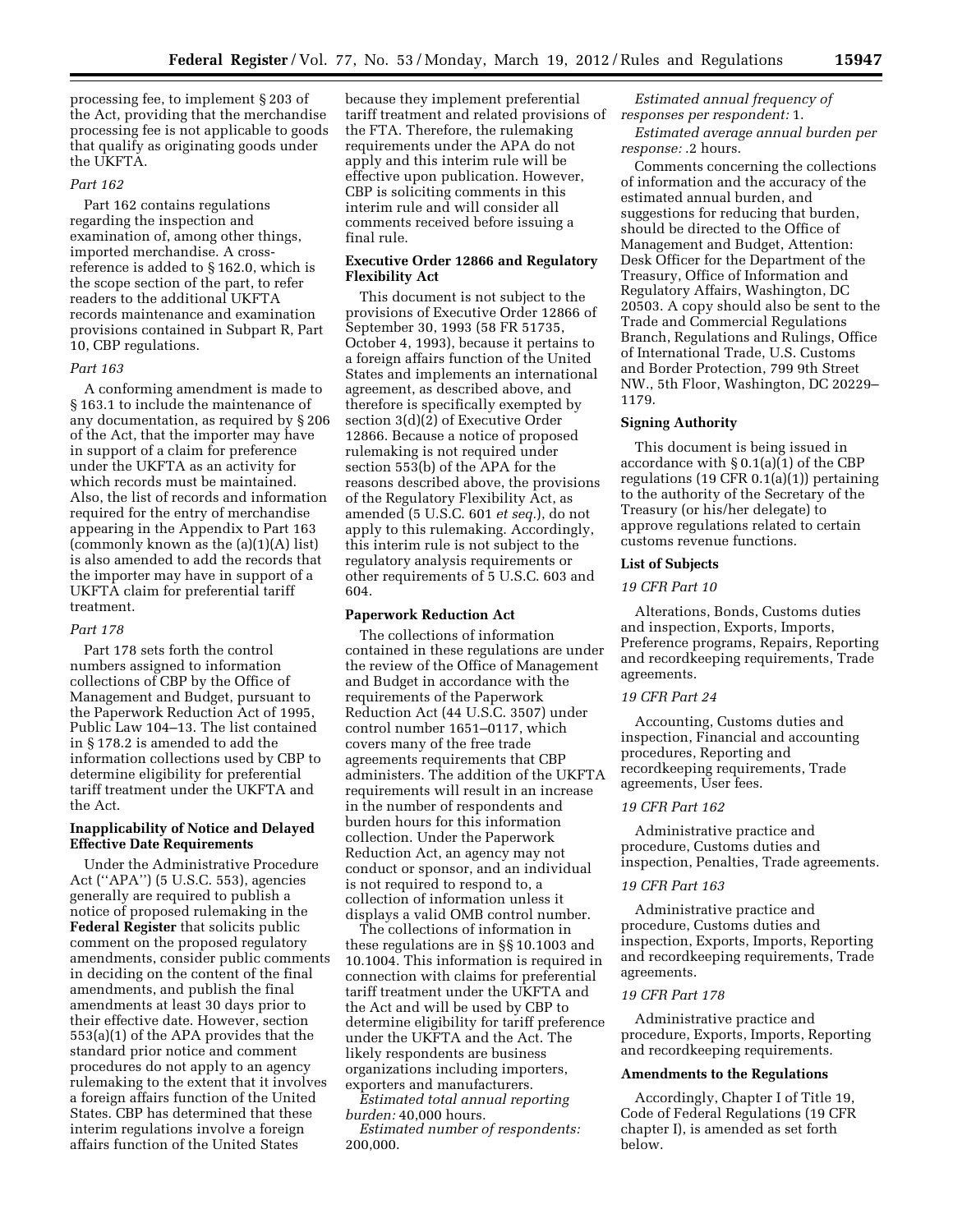# **PART 10—ARTICLES CONDITIONALLY FREE, SUBJECT TO A REDUCED RATE, ETC.**

■ 1. The general authority citation for Part 10 continues to read, and the specific authority for Subpart R is added, to read as follows:

**Authority:** 19 U.S.C. 66, 1202 (General Note 3(i), Harmonized Tariff Schedule of the United States), 1321, 1481, 1484, 1498, 1508, 1623, 1624, 3314;

\* \* \* \* \*

Sections 10.1001 through 10.1034 also issued under 19 U.S.C. 1202 (General Note 33, HTSUS), 19 U.S.C. 1520(d), and Pub. L. 112–41, 125 Stat. 428 (19 U.S.C. 3805 note).

 $\blacksquare$  2. In § 10.31, paragraph (f), the last sentence is revised to read as follows:

### **§ 10.31 Entry; bond.**

\* \* \* \* \* (f) \* \* \* In addition, notwithstanding any other provision of this paragraph, in the case of professional equipment necessary for carrying out the business activity, trade or profession of a business person, equipment for the press or for sound or television broadcasting, cinematographic equipment, articles imported for sports purposes and articles intended for display or demonstration, if brought into the United States by a resident of Canada, Mexico, Singapore, Chile, Morocco, El Salvador, Guatemala, Honduras, Nicaragua, the Dominican Republic, Costa Rica, Bahrain, Oman, Peru, or the Republic of Korea and entered under Chapter 98, Subchapter XIII, HTSUS, no bond or other security will be required if the entered article is a good originating, within the meaning of General Note 12, 25, 26, 27, 29, 30, 31, 32, and 33, HTSUS, in the country of which the importer is a resident. ■ 3. Add subpart R to read as follows:

# **Subpart R—United States-Korea Free Trade Agreement**

Sec.

#### **General Provisions**

10.1001 Scope. 10.1002 General definitions.

#### **Import Requirements**

- 10.1003 Filing of claim for preferential
- tariff treatment upon importation.
- 10.1004 Certification. 10.1005 Importer obligations.
- 
- 10.1006 Certification not required.<br>10.1007 Maintenance of records. Maintenance of records.
- 10.1008 Effect of noncompliance; failure to provide documentation regarding transshipment.

#### **Export Requirements**

10.1009 Certification for goods exported to Korea.

# **Post-Importation Duty Refund Claims**

- 10.1010 Right to make post-importation claim and refund duties. 10.1011 Filing procedures.
- 10.1012 CBP processing procedures.

#### **Rules of Origin**

- 10.1013 Definitions.<br>10.1014 Originating
- Originating goods.
- 10.1015 Regional value content.
- 10.1016 Value of materials.<br>10.1017 Accumulation.
- Accumulation.
- 10.1018 De minimis.
- 10.1019 Fungible goods and materials.
- 10.1020 Accessories, spare parts, or tools. 10.1021 Goods classifiable as goods put up
- in sets.
- 10.1022 Retail packaging materials and containers.
- 10.1023 Packing materials and containers for shipment.
- 10.1024 Indirect materials.
- 10.1025 Transit and transshipment.

# **Origin Verifications and Determinations**

- 10.1026 Verification and justification of claim for preferential tariff treatment.
- 10.1027 Special rule for verifications in Korea of U.S. imports of textile and apparel goods.
- 10.1028 Issuance of negative origin determinations.
- 10.1029 Repeated false or unsupported preference claims.

#### **Penalties**

- 10.1030 General.
- 10.1031 Corrected claim or certification by importers.
- 10.1032 Corrected certification by U.S. exporters or producers.
- 10.1033 Framework for correcting claims or certifications.

### **Goods Returned After Repair or Alteration**

10.1034 Goods re-entered after repair or alteration in Korea.

## **Subpart R—United States-Korea Free Trade Agreement**

#### **General Provisions**

#### **§ 10.1001 Scope.**

This subpart implements the duty preference and related customs provisions applicable to imported and exported goods under the United States-Korea Free Trade Agreement (the UKFTA) signed on June 30, 2007, and under the United States-Korea Free Trade Agreement Implementation Act (the Act; Pub. L. 112–41, 125 Stat. 428 (19 U.S.C. 3805 note)). Except as otherwise specified in this subpart, the procedures and other requirements set forth in this subpart are in addition to the customs procedures and requirements of general application contained elsewhere in this chapter. Additional provisions implementing certain aspects of the UKFTA and the Act are contained in parts 24, 162, and 163 of this chapter.

## **§ 10.1002 General definitions.**

As used in this subpart, the following terms will have the meanings indicated unless either the context in which they are used requires a different meaning or a different definition is prescribed for a particular section of this subpart:

(a) *Claim for preferential tariff treatment.* ''*Claim for preferential tariff treatment*'' means a claim that a good is entitled to the duty rate applicable under the UKFTA to an originating good and to an exemption from the merchandise processing fee;

(b) *Claim of origin.* ''*Claim of origin*'' means a claim that a textile or apparel good is an originating good or satisfies the non-preferential rules of origin of a Party;

(c) *Customs duty.* ''*Customs duty*'' includes any customs or import duty and a charge of any kind imposed in connection with the importation of a good, including any form of surtax or surcharge in connection with such importation, such as an adjustment tariff imposed pursuant to Article 69 of Korea's *Customs Act,* but does not include any:

(1) Charge equivalent to an internal tax imposed consistently with Article III:2 of GATT 1994, in respect of like, directly competitive, or substitutable goods of the Party, or in respect of goods from which the imported good has been manufactured or produced in whole or in part;

(2) Antidumping or countervailing duty that is applied pursuant to a Party's law; or

(3) Fee or other charge in connection with importation commensurate with the cost of services rendered.

(d) *Customs Valuation Agreement.*  ''*Customs Valuation Agreement*'' means the *Agreement on Implementation of Article VII of the General Agreement on Tariffs and Trade 1994,* contained in Annex 1A to the WTO Agreement;

(e) *Days.* ''*Days*'' means calendar days;

(f) *Enterprise.* ''*Enterprise*'' means any entity constituted or organized under applicable law, whether or not for profit, and whether privately or governmentally-owned or controlled, including any corporation, trust, partnership, sole proprietorship, joint venture, association, or similar organization;

(g) *Enterprise of a Party.* ''*Enterprise of a Party*'' means an enterprise constituted or organized under a Party's law;

(h) *GATT 1994.* "*GATT 1994*" means the *General Agreement on Tariffs and Trade 1994,* contained in Annex 1A to the WTO Agreement;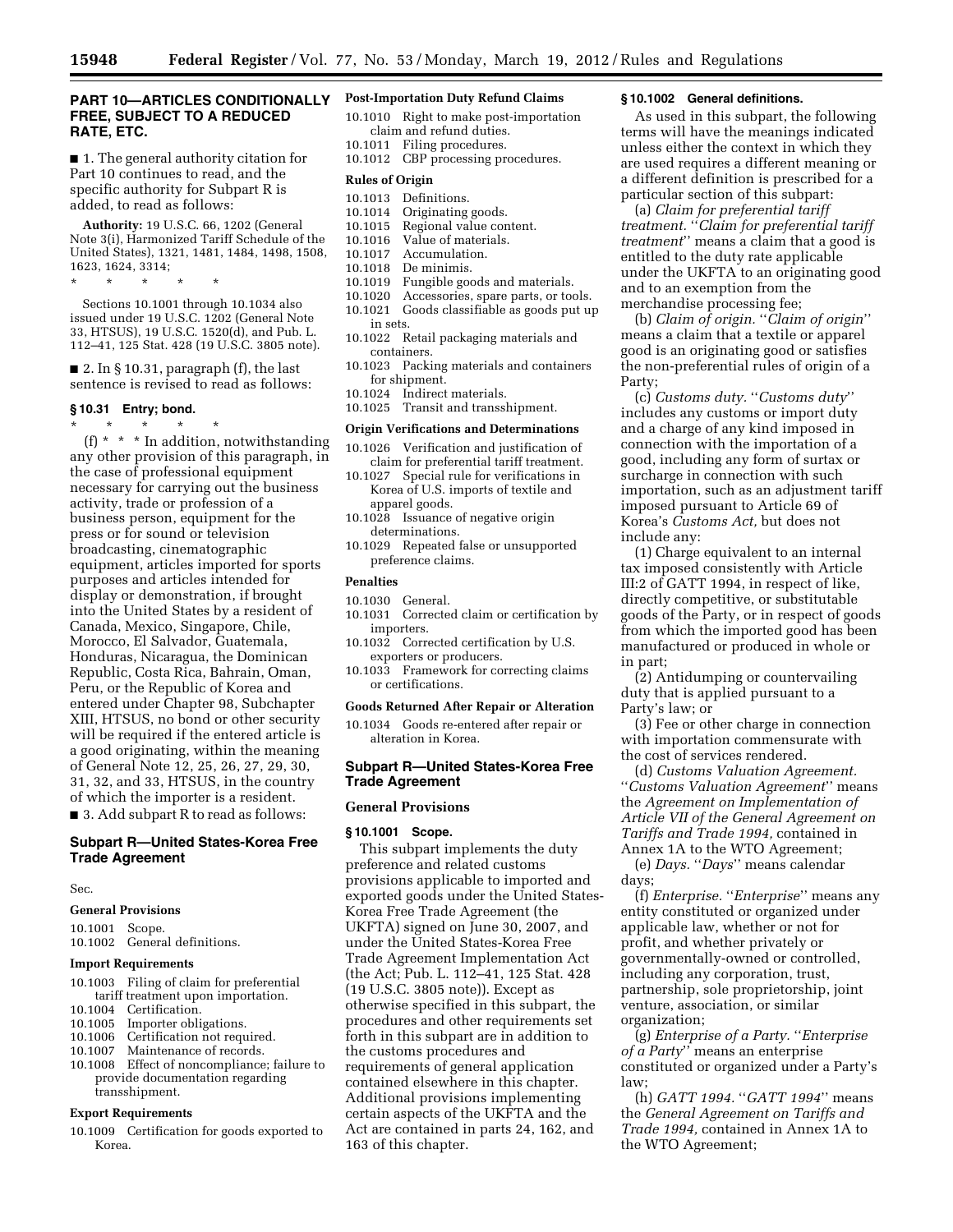(i) *Goods of a Party.* ''*Goods of a Party*'' means domestic products as these are understood in GATT 1994 or such goods as the Parties may agree, and includes originating goods of that Party;

(j) *Harmonized System.* ''*Harmonized System*'' means the *Harmonized Commodity Description and Coding System,* including its General Rules of Interpretation, Section Notes, and Chapter Notes, as adopted and implemented by the Parties in their respective tariff laws;

(k) *Heading.* ''*Heading*'' means the first four digits in the tariff classification number under the Harmonized System;

(l) *HTSUS.* "*HTSUS*" means the *Harmonized Tariff Schedule of the United States* as promulgated by the U.S. International Trade Commission;

(m) *Identical goods.* ''*Identical goods*'' means goods that are the same in all respects relevant to the rule of origin that qualifies the goods as originating;

(n) *Indirect material.* ''*Indirect material*'' means a good used in the production, testing, or inspection of a good but not physically incorporated into the good, or a good used in the maintenance of buildings or the operation of equipment associated with the production of a good, including:

(1) Fuel and energy;

(2) Tools, dies, and molds;

(3) Spare parts and materials used in the maintenance of equipment or buildings;

(4) Lubricants, greases, compounding materials, and other materials used in production or used to operate equipment or buildings;

(5) Gloves, glasses, footwear, clothing, safety equipment, and supplies;

(6) Equipment, devices, and supplies used for testing or inspecting the good;

(7) Catalysts and solvents; and

(8) Any other goods that are not incorporated into the other good but the use of which in the production of the other good can reasonably be demonstrated to be a part of that production;

(o) *Korea.* ''*Korea*'' means the Republic of Korea.

(p) *Originating.* ''*Originating*'' means qualifying for preferential tariff treatment under the rules of origin set out in Chapter Four (Textiles and Apparel) or Chapter Six (Rules of Origin and Origin Procedures) of the UKFTA and General Note 33, HTSUS;

(q) *Party.* ''*Party*'' means the United States or the Republic of Korea;

(r) *Person.* ''*Person*'' means a natural person or an enterprise;

(s) *Person of a Party.* ''*Person of a Party*'' means a national or an enterprise of a Party;

(t) *Preferential tariff treatment.* 

''*Preferential tariff treatment*'' means the

duty rate applicable under the UKFTA to an originating good, and an exemption from the merchandise processing fee;

(u) *Subheading.* ''*Subheading*'' means the first six digits in the tariff classification number under the Harmonized System;

(v) *Textile or apparel good.* ''*Textile or apparel good*'' means a good listed in the Annex to the Agreement on Textiles and Clothing (commonly referred to as ''the ATC'');

(w) *Territory.* ''*Territory*'' means: (1) With respect to Korea, the land, maritime, and air space over which Korea exercises sovereignty, and those maritime areas, including the seabed and subsoil adjacent to and beyond the outer limit of the territorial seas over which it may exercise sovereign rights or jurisdiction in accordance with international law and its domestic law; and

(2) With respect to the United States, (i) The customs territory of the United States, which includes the 50 states, the District of Columbia, and Puerto Rico;

(ii) The foreign trade zones located in the United States and Puerto Rico; and

(iii) Any areas beyond the territorial seas of the United States within which, in accordance with international law and its domestic law, the United States may exercise sovereign rights with respect to the seabed and subsoil and their natural resources;

(x) *WTO.* ''*WTO*'' means the World Trade Organization; and

(y) *WTO Agreement.* ''*WTO Agreement*'' means the *Marrakesh Agreement Establishing the World Trade Organization* of April 15, 1994.

## **Import Requirements**

### **§ 10.1003 Filing of claim for preferential tariff treatment upon importation.**

(a) *Basis of claim.* An importer may make a claim for UKFTA preferential tariff treatment, including an exemption from the merchandise processing fee, based on either:

(1) A written or electronic certification, as specified in § 10.1004 of this subpart, that is prepared by the importer, exporter, or producer of the good; or

(2) The importer's knowledge that the good is an originating good, including reasonable reliance on information in the importer's possession that the good is an originating good.

(b) *Making a claim.* The claim is made by including on the entry summary, or equivalent documentation, the letters ''KR'' as a prefix to the subheading of the HTSUS under which each qualifying good is classified, or by the method

specified for equivalent reporting via an authorized electronic data interchange system.

(c) *Corrected claim.* If, after making the claim specified in paragraph (b) of this section, the importer has reason to believe that the claim is based on inaccurate information or is otherwise invalid, the importer must, within 30 calendar days after the date of discovery of the error, correct the claim and pay any duties that may be due. The importer must submit a statement either in writing or via an authorized electronic data interchange system to the CBP office where the original claim was filed specifying the correction (*see*  §§ 10.1031 and 10.1033 of this subpart).

#### **§ 10.1004 Certification.**

(a) *General.* An importer who makes a claim pursuant to § 10.1003(b) of this subpart based on a certification by the importer, exporter, or producer that the good is originating must submit, at the request of the port director, a copy of the certification. The certification:

(1) Need not be in a prescribed format but must be in writing or must be transmitted electronically pursuant to any electronic means authorized by CBP for that purpose;

(2) Must be in the possession of the importer at the time the claim for preferential tariff treatment is made if the certification forms the basis for the claim;

(3) Must include the following information:

(i) The legal name, address, telephone, and email address (if any) of the importer of record of the good (if known), the exporter of the good (if different from the producer), and the producer of the good (if known);

(ii) The legal name, address, telephone, and email address (if any) of the responsible official or authorized agent of the importer, exporter, or producer signing the certification (if different from the information required by paragraph (a)(3)(i) of this section);

(iii) A description of the good for which preferential tariff treatment is claimed, which must be sufficiently detailed to relate it to the invoice and the HS nomenclature;

(iv) The HTSUS tariff classification, to six or more digits, as necessary for the specific change in tariff classification rule for the good set forth in General Note 33(o), HTSUS; and

(v) The applicable rule of origin set forth in General Note 33, HTSUS, under which the good qualifies as an originating good;

(vi) Date of certification;

(vii) In case of a blanket certification issued with respect to the multiple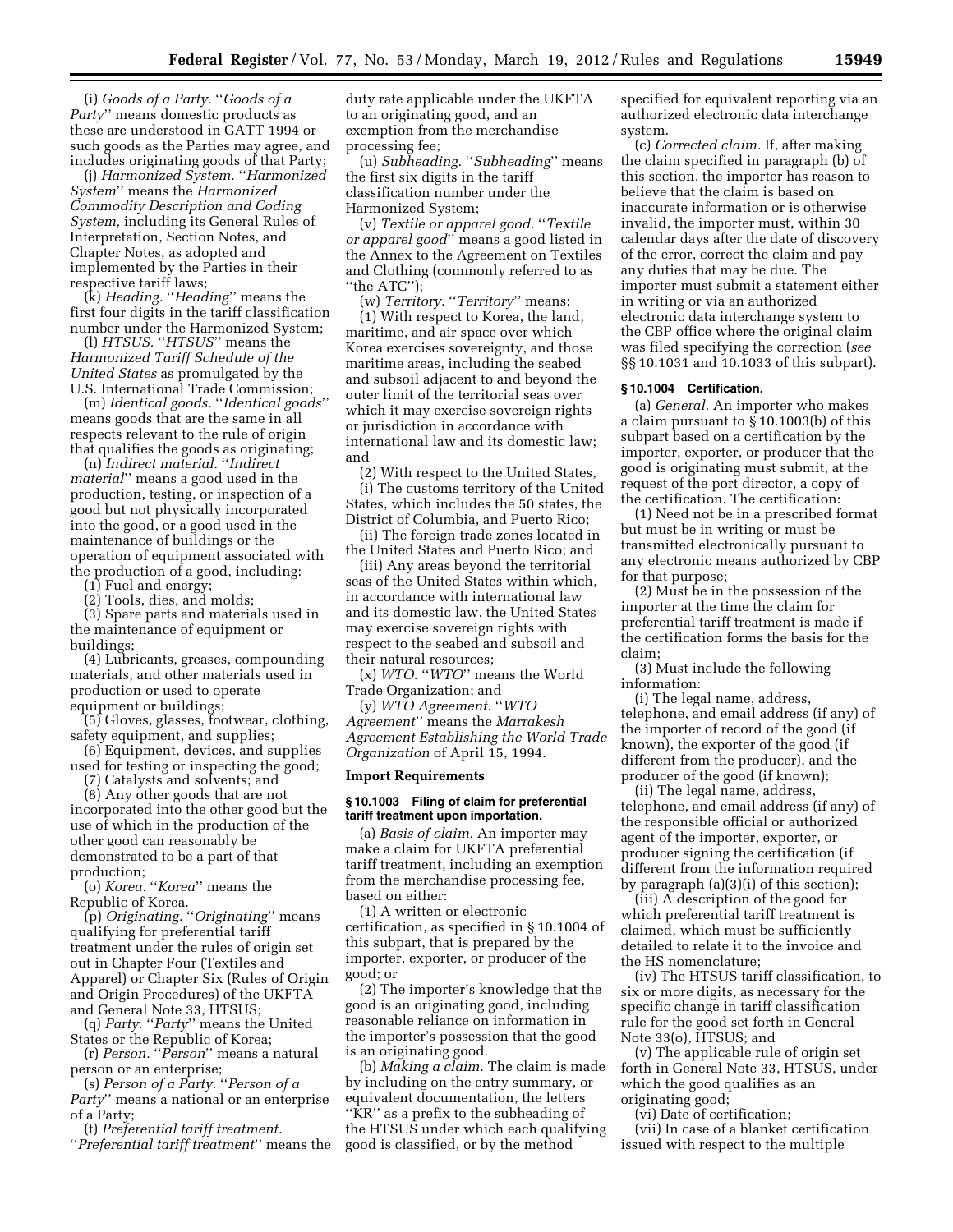**15950 Federal Register** / Vol. 77, No. 53 / Monday, March 19, 2012 / Rules and Regulations

shipments of identical goods within any period specified in the written or electronic certification, not exceeding 12 months from the date of certification, the period that the certification covers; and

(4) Must include a statement, in substantially the following form:

### ''I certify that:

The information on this document is true and accurate and I assume the responsibility for proving such representations. I understand that I am liable for any false statements or material omissions made on or in connection with this document:

I agree to maintain and present upon request, documentation necessary to support these representations;

The goods comply with all requirements for preferential tariff treatment specified for those goods in the United States-Korea Free Trade Agreement; and

This document consists of pages, including all attachments.''

(b) *Responsible official or agent.* The certification provided for in paragraph (a) of this section must be signed and dated by a responsible official of the importer, exporter, or producer, or by the importer's, exporter's, or producer's authorized agent having knowledge of the relevant facts.

(c) *Language.* The certification provided for in paragraph (a) of this section must be completed in either the English or Korean language. In the latter case, the port director may require the importer to submit an English translation of the certification.

(d) *Certification by the exporter or producer.* (1) A certification may be prepared by the exporter or producer of the good on the basis of:

(i) The exporter's or producer's knowledge that the good is originating; or

(ii) In the case of an exporter, reasonable reliance on the producer's written or electronic certification that the good is originating.

(2) The port director may not require an exporter or producer to provide a written or electronic certification to another person.

(e) *Applicability of certification.* The certification provided for in paragraph (a) of this section may be applicable to:

(1) A single shipment of a good into the United States; or

(2) Multiple shipments of identical goods into the United States that occur within a specified blanket period, not exceeding 12 months, set out in the certification.

(f) *Validity of certification.* A certification that is properly completed, signed, and dated in accordance with the requirements of this section will be accepted as valid for four years

following the date on which it was issued.

# **§ 10.1005 Importer obligations.**

(a) *General.* An importer who makes a claim for preferential tariff treatment under § 10.1003(b) of this subpart:

(1) Will be deemed to have certified that the good is eligible for preferential tariff treatment under the UKFTA;

(2) Is responsible for the truthfulness of the claim and of all the information and data contained in the certification provided for in § 10.1004 of this subpart; and

(3) Is responsible for submitting any supporting documents requested by CBP, and for the truthfulness of the information contained in those documents. When a certification prepared by an exporter or producer forms the basis of a claim for preferential tariff treatment, and CBP requests the submission of supporting documents, the importer will provide to CBP, or arrange for the direct submission by the exporter or producer of, all information relied on by the exporter or producer in preparing the certification.

(b) *Information provided by exporter or producer.* The fact that the importer has made a claim or submitted a certification based on information provided by an exporter or producer will not relieve the importer of the responsibility referred to in paragraph (a) of this section.

(c) *Exemption from penalties.* An importer will not be subject to civil or administrative penalties under 19 U.S.C. 1592 for making an incorrect claim for preferential tariff treatment or submitting an incorrect certification, provided that the importer promptly and voluntarily corrects the claim or certification and pays any duty owing (*see* §§ 10.1031 and 10.1033 of this subpart).

### **§ 10.1006 Certification not required.**

(a) *General.* Except as otherwise provided in paragraph (b) of this section, an importer will not be required to submit a copy of a certification under § 10.1004 of this subpart for:

(1) A non-commercial importation of a good; or

(2) A commercial importation for which the value of the originating goods does not exceed U.S. \$2,500.

(b) *Exception.* If the port director determines that an importation described in paragraph (a) of this section is part of a series of importations carried out or planned for the purpose of evading compliance with the certification requirements of § 10.1004 of this subpart, the port director will

notify the importer that for that importation the importer must submit to CBP a copy of the certification. The importer must submit such a copy within 30 days from the date of the notice. Failure to timely submit a copy of the certification will result in denial of the claim for preferential tariff treatment.

#### **§ 10.1007 Maintenance of records.**

(a) *General.* An importer claiming preferential tariff treatment for a good (based on either the importer's certification or its knowledge, or on the certification issued by the exporter or producer) imported into the United States under § 10.1003(b) of this subpart must maintain for a minimum of five years from the date of importation of the good, all records and documents that the importer has demonstrating that the good qualifies for preferential tariff treatment under the UKFTA. These records are in addition to any other records that the importer is required to prepare, maintain, or make available to CBP under part 163 of this chapter.

(b) *Method of maintenance.* The records and documents referred to in paragraph (a) of this section must be maintained by importers as provided in § 163.5 of this chapter.

### **§ 10.1008 Effect of noncompliance; failure to provide documentation regarding transshipment.**

(a) *General.* If the importer fails to comply with any requirement under this subpart, including submission of a complete certification prepared in accordance with § 10. 1004 of this subpart, when requested, the port director may deny preferential tariff treatment to the imported good.

(b) *Failure to provide documentation regarding transshipment.* Where the requirements for preferential tariff treatment set forth elsewhere in this subpart are met, the port director nevertheless may deny preferential tariff treatment to an originating good if the good is shipped through or transshipped in a country other than a Party to the UKFTA, and the importer of the good does not provide, at the request of the port director, evidence demonstrating to the satisfaction of the port director that the conditions set forth in § 10.1025(a) of this subpart were met.

# **Export Requirements**

# **§ 10.1009 Certification for goods exported to Korea.**

(a) *Submission of certification to CBP.*  Any person who completes and issues a certification for a good exported from the United States to Korea must provide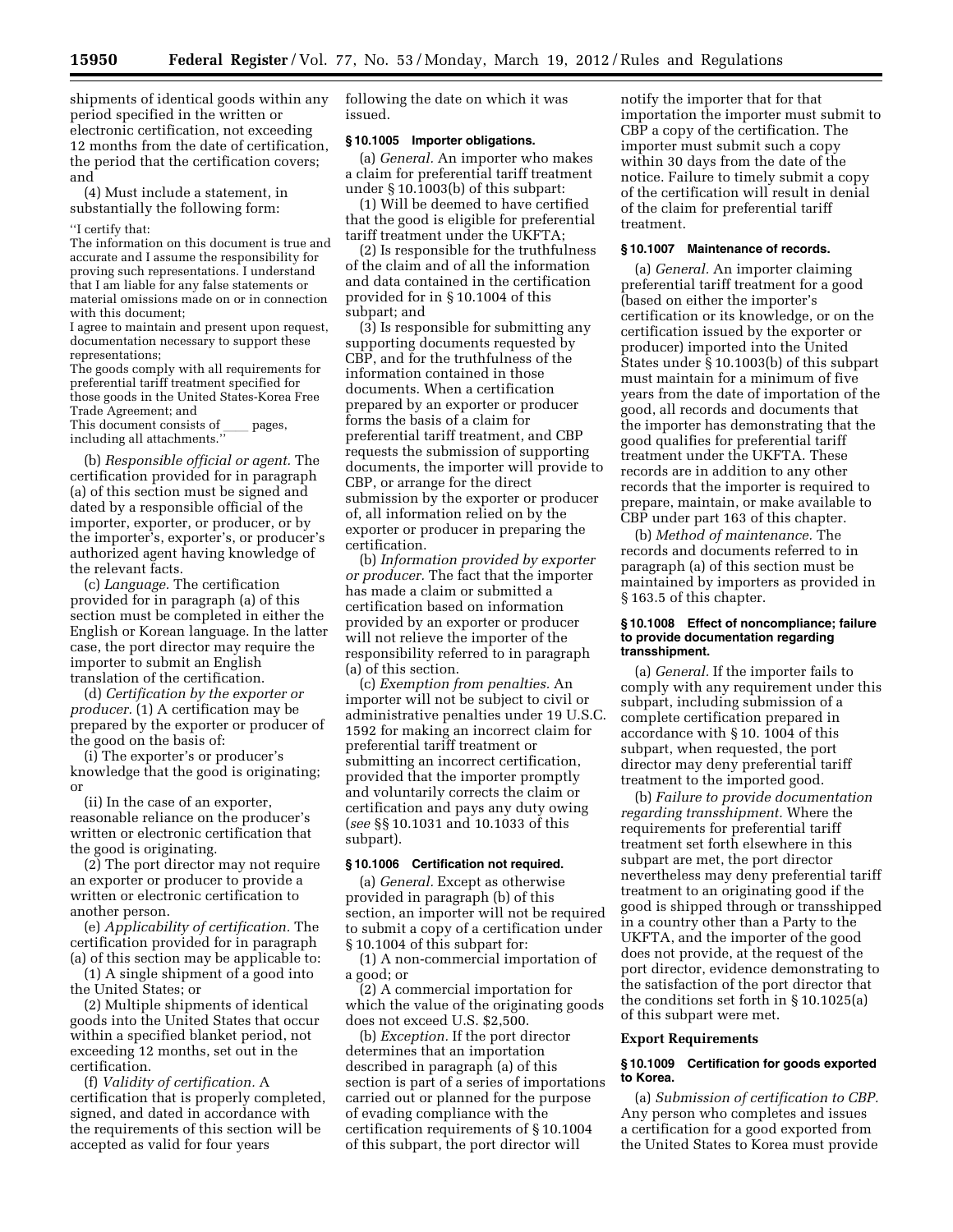a copy of the certification (written or electronic) to CBP upon request.

(b) *Notification of errors in certification.* Any person who completes and issues a certification for a good exported from the United States to Korea and who has reason to believe that the certification contains or is based on incorrect information must promptly notify every person to whom the certification was provided of any change that could affect the accuracy or validity of the certification. Notification of an incorrect certification must also be given either in writing or via an authorized electronic data interchange system to CBP specifying the correction (*see* §§ 10.1032 and 10.1033 of this subpart).

(c) *Maintenance of records*—(1) *General.* Any person who completes and issues a certification for a good exported from the United States to Korea must maintain, for a period of at least five years after the date the certification was issued, all records and supporting documents relating to the origin of a good for which the certification was issued, including the certification or copies thereof and records and documents associated with:

(i) The purchase, cost, and value of, and payment for, the good;

(ii) The purchase, cost, and value of, and payment for, all materials, including indirect materials, used in the production of the good; and

(iii) The production of the good in the form in which the good was exported.

(2) *Method of maintenance.* The records referred to in paragraph (c) of this section must be maintained as provided in § 163.5 of this chapter.

(3) *Availability of records.* For purposes of determining compliance with the provisions of this part, the records required to be maintained under this section must be stored and made available for examination and inspection by the port director or other appropriate CBP officer in the same manner as provided in Part 163 of this chapter.

## **Post-Importation Duty Refund Claims**

# **§ 10.1010 Right to make post-importation claim and refund duties.**

Notwithstanding any other available remedy, where a good would have qualified as an originating good when it was imported into the United States but no claim for preferential tariff treatment was made, the importer of that good may file a claim for a refund of any excess duties at any time within one year after the date of importation of the good in accordance with the procedures set forth in § 10.1011 of this subpart.

Subject to the provisions of § 10.1008 of this subpart, CBP may refund any excess duties by liquidation or reliquidation of the entry covering the good in accordance with § 10.1012(c) of this subpart.

# **§ 10.1011 Filing procedures.**

(a) *Place of filing.* A post-importation claim for a refund must be filed with the director of the port at which the entry covering the good was filed.

(b) *Contents of claim.* A postimportation claim for a refund must be filed by presentation of the following:

(1) A written or electronic declaration or statement stating that the good was an originating good at the time of importation and setting forth the number and date of the entry or entries covering the good;

(2) A copy of a written or electronic certification prepared in accordance with § 10.1004 of this subpart if a certification forms the basis for the claim, or other information demonstrating that the good qualifies for preferential tariff treatment;

(3) A written statement indicating whether the importer of the good provided a copy of the entry summary or equivalent documentation to any other person. If such documentation was so provided, the statement must identify each recipient by name, CBP identification number, and address and must specify the date on which the documentation was provided; and

(4) A written statement indicating whether or not any person has filed a protest relating to the good under any provision of law; and if any such protest has been filed, the statement must identify the protest by number and date.

### **§ 10.1012 CBP processing procedures.**

(a) *Status determination.* After receipt of a post-importation claim made pursuant to § 10.1011 of this subpart, the port director will determine whether the entry covering the good has been liquidated and, if liquidation has taken place, whether the liquidation has become final.

(b) *Pending protest or judicial review.*  If the port director determines that any protest relating to the good has not been finally decided, the port director will suspend action on the claim filed under § 10.1011 of this subpart until the decision on the protest becomes final. If a summons involving the tariff classification or dutiability of the good is filed in the Court of International Trade, the port director will suspend action on the claim filed under § 10.1011 of this subpart until judicial review has been completed.

(c) *Allowance of claim.* (1) *Unliquidated entry.* If the port director determines that a claim for a refund filed under § 10.1011 of this subpart should be allowed and the entry covering the good has not been liquidated, the port director will take into account the claim for refund in connection with the liquidation of the entry.

(2) *Liquidated entry.* If the port director determines that a claim for a refund filed under § 10.1011 of this subpart should be allowed and the entry covering the good has been liquidated, whether or not the liquidation has become final, the entry must be reliquidated in order to effect a refund of duties under this section. If the entry is otherwise to be reliquidated based on administrative review of a protest or as a result of judicial review, the port director will reliquidate the entry taking into account the claim for refund under § 10.1011 of this subpart.

(d) *Denial of claim.* (1) *General.* The port director may deny a claim for a refund filed under § 10.1011 of this subpart if the claim was not filed timely, if the importer has not complied with the requirements of § 10.1008 and 10.1011 of this subpart, or if, following an origin verification under § 10.1026 of this subpart, the port director determines either that the imported good was not an originating good at the time of importation or that a basis exists upon which preferential tariff treatment may be denied under § 10.1026 of this subpart.

(2) *Unliquidated entry.* If the port director determines that a claim for a refund filed under this subpart should be denied and the entry covering the good has not been liquidated, the port director will deny the claim in connection with the liquidation of the entry, and notice of the denial and the reason for the denial will be provided to the importer in writing or via an authorized electronic data interchange system.

(3) *Liquidated entry.* If the port director determines that a claim for a refund filed under this subpart should be denied and the entry covering the good has been liquidated, whether or not the liquidation has become final, the claim may be denied without reliquidation of the entry. If the entry is otherwise to be reliquidated based on administrative review of a protest or as a result of judicial review, such reliquidation may include denial of the claim filed under this subpart. In either case, the port director will provide notice of the denial and the reason for the denial to the importer in writing or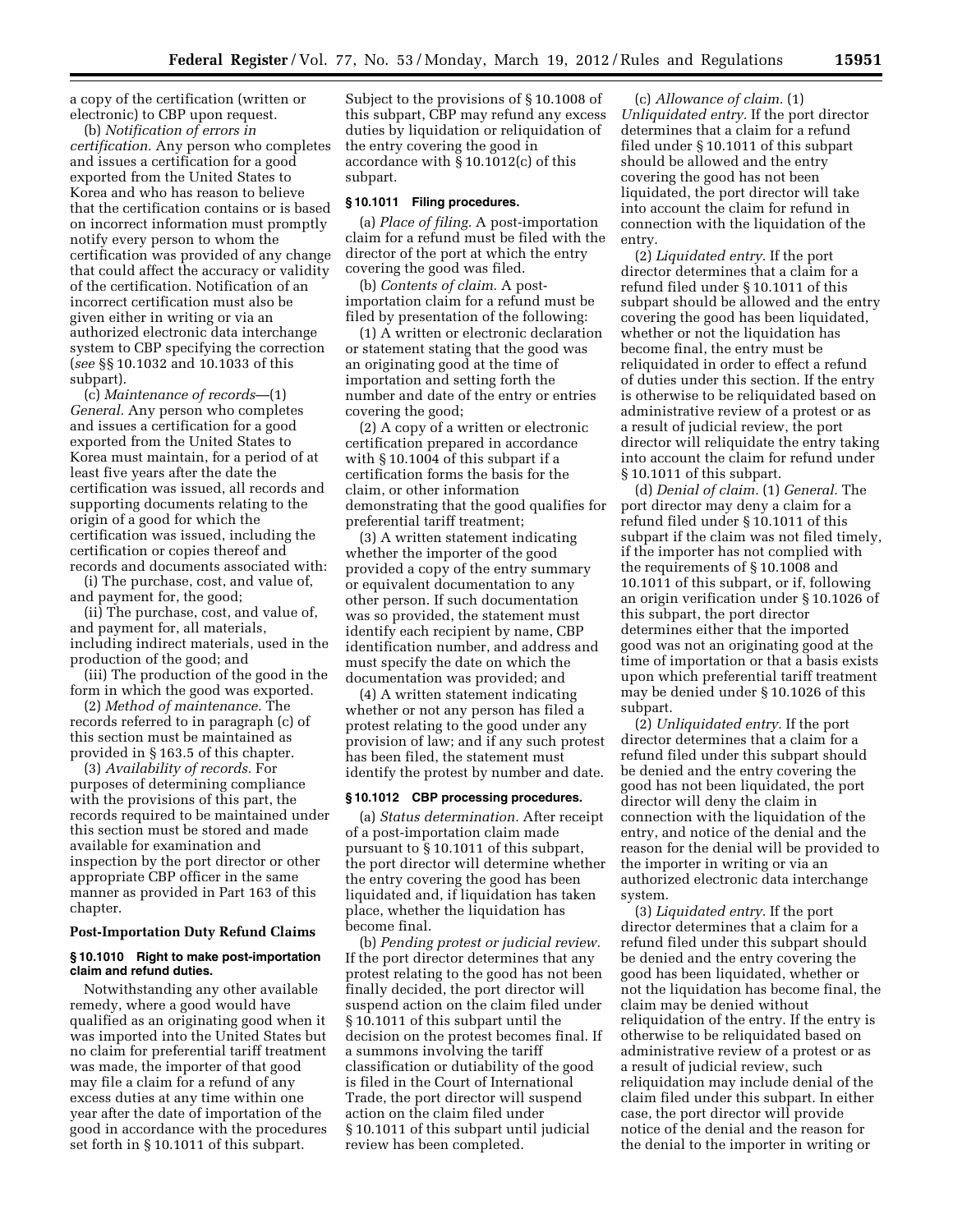via an authorized electronic data interchange system.

# **Rules of Origin**

# **§ 10.1013 Definitions.**

For purposes of §§ 10.1013 through 10.1025:

(a) *Adjusted value.* ''*Adjusted value*'' means the value determined in accordance with Articles 1 through 8, Article 15, and the corresponding interpretative notes of the Customs Valuation Agreement, adjusted, if necessary, to exclude:

(1) Any costs, charges, or expenses incurred for transportation, insurance and related services incident to the international shipment of the good from the country of exportation to the place of importation; and

(2) The value of packing materials and containers for shipment as defined in paragraph (m) of this section;

(b) *Class of motor vehicles.* ''*Class of motor vehicles*'' means any one of the following categories of motor vehicles:

(1) Motor vehicles classified under subheading 8701.20, HTSUS, motor vehicles for the transport of 16 or more persons classified under subheading 8702.10 or 8702.90, HTSUS, and motor vehicles classified under subheading 8704.10, 8704.22, 8704.23, 8704.32, or 8704.90, or heading 87.05 or 87.06, HTSUS;

(2) Motor vehicles classified under subheading 8701.10 or subheading 8701.30 through 8701.90, HTSUS;

(3) Motor vehicles for the transport of 15 or fewer persons classified under subheading 8702.10 or 8702.90, HTSUS and motor vehicles classified under subheading 8704.21 or 8704.31, HTSUS; or

(4) Motor vehicles classified under subheading 8703.21 through 8703.90, HTSUS<sup>.</sup>

(c) *Exporter.* ''*Exporter*'' means a person who exports goods from the territory of a Party;

(d) *Fungible goods or materials.*  ''*Fungible goods or materials*'' means goods or materials that are interchangeable with another good or material for commercial purposes and the properties of which are essentially identical to such other good or material;

(e) *Generally Accepted Accounting Principles.* ''*Generally Accepted Accounting Principles*'' means the recognized consensus or substantial authoritative support in the territory of a Party, with respect to the recording of revenues, expenses, costs, assets, and liabilities, the disclosure of information, and the preparation of financial statements. These principles may encompass broad guidelines of general

application as well as detailed standards, practices, and procedures;

(f) *Good.* ''*Good*'' means any merchandise, product, article, or material;

(g) *Goods wholly obtained or produced entirely in the territory of one or more of the Parties.* ''*Goods wholly obtained or produced entirely in the territory of one or both of the Parties*'' means:

(1) Plants and plant products grown, and harvested or gathered, in the territory of one or both of the Parties;

(2) Live animals born and raised in the territory of one or both of the Parties;

(3) Goods obtained in the territory of one or both of the Parties from live animals;

(4) Goods obtained from hunting, trapping, fishing, or aquaculture conducted in the territory of one or both of the Parties;

(5) Minerals and other natural resources not included in paragraphs (g)(1) through (g)(4) extracted or taken from the territory of one or both of the Parties;

(6) Fish, shellfish, and other marine life taken from the sea, seabed, or subsoil outside the territory of the Parties by:

(i) A vessel that is registered or recorded with Korea and flying the flag of Korea; or

(ii) A vessel that is documented under the laws of the United States;

(7) Goods produced on board factory ships from the goods referred to in paragraph (g)(6), if such factory ship:

(i) Is registered or recorded with Korea and flies the flag of Korea; or

(ii) Is a vessel that is documented under the laws of the United States;

(8) Goods taken by a Party or a person of a Party from the seabed or subsoil outside the territory of one or both of the Parties, provided that Party has rights to exploit such seabed or subsoil;

(9) Goods taken from outer space, provided they are obtained by a Party or a person of a Party and not processed in the territory of a non-Party;

(10) Waste and scrap derived from: (i) Manufacturing or processing operations in the territory of one or both of the Parties; or

(ii) Used goods collected in the territory of one or both of the Parties, provided such goods are fit only for the recovery of raw materials;

(11) Recovered goods derived in the territory of one or both of the Parties from used goods, and used in the territory of one or both of the Parties in the production of remanufactured goods; and

(12) Goods produced in the territory of one or both of the Parties exclusively from goods referred to in paragraphs (g)(1) through (g)(10) of this section, or from their derivatives, at any stage of production;

(h) *Material.* "*Material*" means a good that is used in the production of another good, including a part or an ingredient;

(i) *Model line.* ''*Model line*'' means a group of motor vehicles having the same platform or model name;

(j) *Net cost.* ''*Net cost*'' means total cost minus sales promotion, marketing, and after-sales service costs, royalties, shipping and packing costs, and nonallowable interest costs that are included in the total cost;

(k) *Non-allowable interest costs.*  ''*Non-allowable interest costs*'' means interest costs incurred by a producer that exceed 700 basis points above the applicable official interest rate on debt obligations of comparable maturities issued by the central level of government of the Party in which the producer is located;

(l) *Non-originating good or nonoriginating material.* ''*Non-originating good*'' or ''*non-originating material*'' means a good or material, as the case may be, that does not qualify as originating under General Note 33, HTSUS, or this subpart;

(m) *Packing materials and containers for shipment.* ''*Packing materials and containers for shipment*'' means the goods used to protect a good during its transportation to the United States and does not include the packaging materials and containers in which a good is packaged for retail sale;

(n) *Producer.* ''*Producer*'' means a person who engages in the production of a good in the territory of a Party;

(o) *Production.* ''*Production*'' means growing, mining, harvesting, fishing, breeding, raising, trapping, hunting, manufacturing, processing, assembling, or disassembling a good;

(p) *Reasonably allocate.* ''*Reasonably allocate*'' means to apportion in a manner that would be appropriate under Generally Accepted Accounting Principles;

(q) *Reasonable suspicion of unlawful activity.* ''*Reasonable suspicion of unlawful activity*'' means a suspicion based on relevant factual information obtained from public or private sources comprising one or more of the following:

(1) Historical evidence of noncompliance with laws or regulations governing importations by an importer or exporter;

(2) Historical evidence of noncompliance with laws or regulations governing importations by a manufacturer, producer, or other person involved in the movement of goods from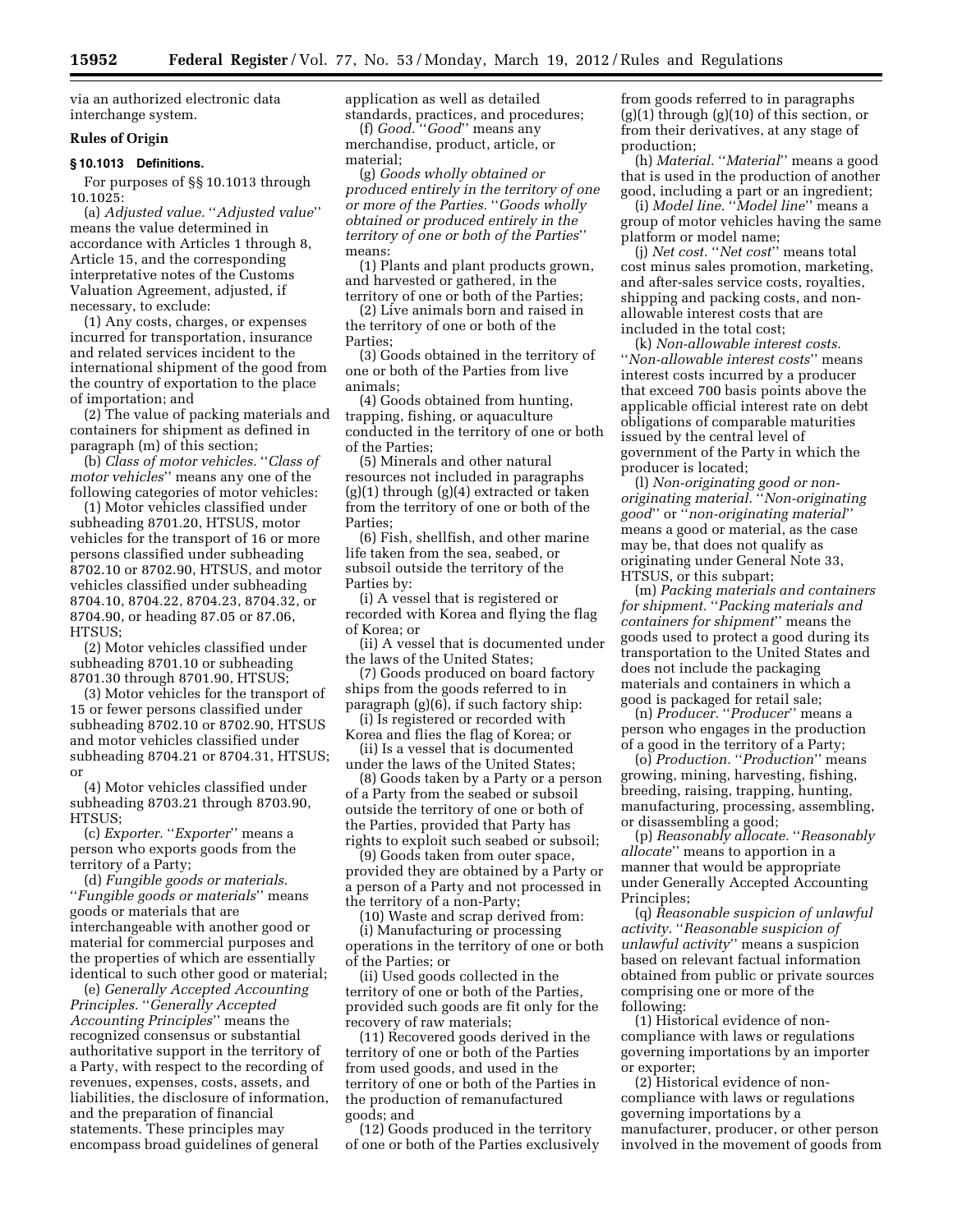the territory of one Party to the territory of the other Party;

(3) Historical evidence that some or all of the persons involved in the movement from the territory of one Party to the territory of the other Party of goods within a specific product sector have not complied with a Party's laws and regulations governing importations; or

(4) Other information that the requesting Party and the Party from whom the information is requested agree is sufficient in the context of a particular request;

(r) *Recovered goods.* ''*Recovered goods*'' means materials in the form of individual parts that are the result of:

(1) The disassembly of used goods into individual parts; and

(2) The cleaning, inspecting, testing, or other processing that is necessary to improve such individual parts to sound working condition;

(s) *Remanufactured goods.*  ''*Remanufactured goods*'' means goods classified in Chapter 84, 85, 87, or 90, or under heading 9402, HTSUS, that:

(1) Are entirely or partially comprised of recovered goods as defined in § 10.1013(r) and,

(2) Have a similar life expectancy and enjoy a factory warranty similar to such new goods;

(t) *Royalties.* ''*Royalties*'' means payments of any kind, including payments under technical assistance agreements or similar agreements, made as consideration for the use of, or right to use, any copyright, literary, artistic, or scientific work, patent, trademark, design, model, plan, secret formula or process, excluding those payments under technical assistance agreements or similar agreements that can be related to specific services such as:

(1) Personnel training, without regard to where performed; and

(2) If performed in the territory of one or both of the Parties, engineering, tooling, die-setting, software design and similar computer services;

(u) *Sales promotion, marketing, and after-sales service costs.* ''*Sales promotion, marketing, and after-sales service costs*'' means the following costs related to sales promotion, marketing, and after-sales service:

(1) Sales and marketing promotion; media advertising; advertising and market research; promotional and demonstration materials; exhibits; sales conferences, trade shows and conventions; banners; marketing displays; free samples; sales, marketing, and after-sales service literature (product brochures, catalogs, technical literature, price lists, service manuals, sales aid information); establishment

and protection of logos and trademarks; sponsorships; wholesale and retail restocking charges; entertainment;

(2) Sales and marketing incentives; consumer, retailer or wholesaler rebates; merchandise incentives;

(3) Salaries and wages, sales commissions, bonuses, benefits (for example, medical, insurance, pension), traveling and living expenses, membership and professional fees, for sales promotion, marketing, and aftersales service personnel;

(4) Recruiting and training of sales promotion, marketing, and after-sales service personnel, and after-sales training of customers' employees, where such costs are identified separately for sales promotion, marketing, and aftersales service of goods on the financial statements or cost accounts of the producer;

(5) Product liability insurance; (6) Office supplies for sales promotion, marketing, and after-sales service of goods, where such costs are identified separately for sales promotion, marketing, and after-sales service of goods on the financial statements or cost accounts of the producer;

(7) Telephone, mail and other communications, where such costs are identified separately for sales promotion, marketing, and after-sales service of goods on the financial statements or cost accounts of the producer;

(8) Rent and depreciation of sales promotion, marketing, and after-sales service offices and distribution centers;

(9) Property insurance premiums, taxes, cost of utilities, and repair and maintenance of sales promotion, marketing, and after-sales service offices and distribution centers, where such costs are identified separately for sales promotion, marketing, and after-sales service of goods on the financial statements or cost accounts of the producer; and

(10) Payments by the producer to other persons for warranty repairs;

(v) *Self-produced material.* ''*Selfproduced material*'' means an originating material that is produced by a producer of a good and used in the production of that good;

(w) *Shipping and packing costs.*  ''*Shipping and packing costs*'' means the costs incurred in packing a good for shipment and shipping the good from the point of direct shipment to the buyer, excluding the costs of preparing and packaging the good for retail sale;

(x) *Total cost.* ''*Total cost*'' means all product costs, period costs, and other costs for a good incurred in the territory of one or both of the Parties. Product

costs are costs that are associated with the production of a good and include the value of materials, direct labor costs, and direct overhead. Period costs are costs, other than product costs, that are expensed in the period in which they are incurred, such as selling expenses and general and administrative expenses. Other costs are all costs recorded on the books of the producer that are not product costs or period costs, such as interest. Total cost does not include profits that are earned by the producer, regardless of whether they are retained by the producer or paid out to other persons as dividends, or taxes paid on those profits, including capital gains taxes;

(y) *Used.* ''*Used*'' means utilized or consumed in the production of goods; and

(z) *Value.* ''*Value*'' means the value of a good or material for purposes of calculating customs duties or for purposes of applying this subpart.

#### **§ 10.1014 Originating goods.**

Except as otherwise provided in this subpart and General Note 33(n), HTSUS, a good imported into the customs territory of the United States will be considered an originating good under the UKFTA only if:

(a) The good is wholly obtained or produced entirely in the territory of one or both of the Parties;

(b) The good is produced entirely in the territory of one or both of the Parties and:

(1) Each non-originating material used in the production of the good undergoes an applicable change in tariff classification specified in General Note 33(o), HTSUS, and the good satisfies all other applicable requirements of General Note 33, HTSUS; or

(2) The good otherwise satisfies any applicable regional value content or other requirements specified in General Note 33(o), HTSUS, and satisfies all other applicable requirements of General Note 33, HTSUS; or

(c) The good is produced entirely in the territory of one or both of the Parties exclusively from originating materials.

#### **§ 10.1015 Regional value content.**

(a) *General.* Except for goods to which paragraph (d) of this section applies, where General Note 33, HTSUS, sets forth a rule that specifies a regional value content test for a good, the regional value content of such good must be calculated by the importer, exporter, or producer of the good on the basis of the build-down method described in paragraph (b) of this section or the build-up method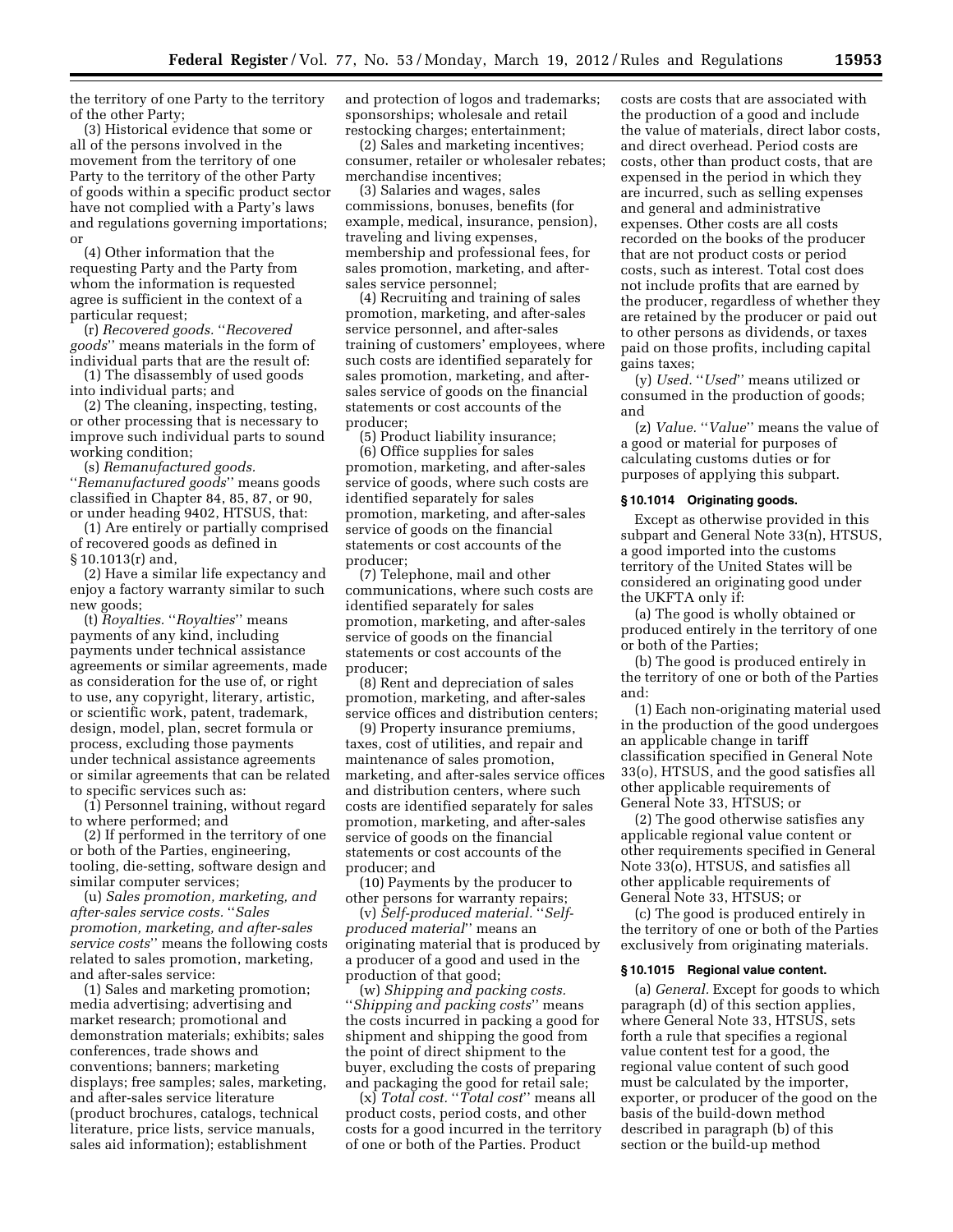described in paragraph (c) of this section.

(b) *Build-down method.* Under the build-down method, the regional value content must be calculated on the basis of the formula  $\text{RVC} = \left( \frac{\text{(AV - VNM)}}{\text{}} \right)$  $AV$ )  $\times$  100, where RVC is the regional value content, expressed as a percentage; AV is the adjusted value of the good; and VNM is the value of nonoriginating materials, other than indirect materials, that are acquired and used by the producer in the production of the good, but does not include the value of a material that is self-produced.

(c) *Build-up method.* Under the buildup method, the regional value content must be calculated on the basis of the formula  $RVC = (VOM/AV) \times 100$ , where RVC is the regional value content, expressed as a percentage; AV is the adjusted value of the good; and VOM is the value of originating materials, other than indirect materials, that are acquired or self-produced and used by the producer in the production of the good.

(d) *Special rule for certain automotive goods.* (1) *General.* Where General Note 33, HTSUS, sets forth a rule that specifies a regional value content test for an automotive good provided for in any of subheadings 8407.31 through 8407.34 (engines), subheading 8408.20 (diesel engine for vehicles), heading 8409 (parts of engines), headings 8701 through 8705 (motor vehicles), and headings 8706 (chassis), 8707 (bodies), and 8708 (motor vehicle parts), HTSUS, the regional value content of such good may be calculated by the importer, exporter, or producer of the good on the basis of the net cost method described in paragraph (d)(2) of this section.

(2) *Net cost method.* Under the net cost method, the regional value content is calculated on the basis of the formula  $RVC = ((NC - VNM)/NC) \times 100$ , where RVC is the regional value content, expressed as a percentage; NC is the net cost of the good; and VNM is the value of non-originating materials, other than indirect materials, that are acquired and used by the producer in the production of the good, but does not include the value of a material that is self-produced. Consistent with the provisions set out in Generally Accepted Accounting Principles, applicable in the territory of the Party where the good is produced, the net cost of the good must be determined by:

(i) Calculating the total cost incurred with respect to all goods produced by the producer of the automotive good, subtracting any sales promotion, marketing, and after-sales service costs, royalties, shipping and packing costs, and non-allowable interest costs that are included in the total cost of all such goods, and then reasonably allocating the resulting net cost of those goods to the automotive good;

(ii) Calculating the total cost incurred with respect to all goods produced by the producer of the automotive good, reasonably allocating the total cost to the automotive good, and then subtracting any sales promotion, marketing, and after-sales service costs, royalties, shipping and packing costs, and non-allowable interest costs that are included in the portion of the total cost allocated to the automotive good; or

(iii) Reasonably allocating each cost that forms part of the total costs incurred with respect to the automotive good so that the aggregate of these costs does not include any sales promotion, marketing, and after-sales service costs, royalties, shipping and packing costs, or non-allowable interest costs.

(3) *Motor vehicles.* (i) *General.* For purposes of calculating the regional value content under the net cost method for an automotive good that is a motor vehicle provided for in any of headings 8701 through 8705, an importer, exporter, or producer may average the amounts calculated under the formula set forth in paragraph (d)(2) of this section over the producer's fiscal year using any one of the categories described in paragraph (d)(3)(ii) of this section either on the basis of all motor vehicles in the category or those motor vehicles in the category that are exported to the territory of one or both Parties.

(ii) *Categories.* The categories referred to in paragraph (d)(3)(i) of this section are as follows:

(A) The same model line of motor vehicles, in the same class of vehicles, produced in the same plant in the territory of a Party, as the motor vehicle for which the regional value content is being calculated;

(B) The same class of motor vehicles, and produced in the same plant in the territory of a Party, as the motor vehicle for which the regional value content is being calculated; and

(C) The same model line of motor vehicles produced in the territory of a Party as the motor vehicle for which the regional value content is being calculated.

(4) *Other automotive goods.* (i) *General.* For purposes of calculating the regional value content under the net cost method for automotive goods provided for in any of subheadings 8407.31 through 8407.34, subheading 8408.20, heading 8409, 8706, 8707, or 8708, HTSUS, that are produced in the same plant, an importer, exporter, or producer may:

(A) Average the amounts calculated under the formula set forth in paragraph (d)(2) of this section over any of the following: the fiscal year, or any quarter or month, of the motor vehicle producer to whom the automotive good is sold, or the fiscal year, or any quarter or month, of the producer of the automotive good, provided the goods were produced during the fiscal year, quarter, or month that is the basis for the calculation;

(B) Determine the average referred to in paragraph  $(d)(4)(i)(A)$  of this section separately for such goods sold to one or more motor vehicle producers; or

(C) Make a separate determination under paragraph (d)(4)(i)(A) or (B) of this section for automotive goods that are exported to the territory of Korea or the United States.

(ii) *Duration of use.* A person selecting an averaging period of one month or quarter under paragraph  $(d)(4)(i)(A)$  of this section must continue to use that method for that category of automotive goods throughout the fiscal year.

# **§ 10.1016 Value of materials.**

(a) *Calculating the value of materials.*  Except as provided in § 10.1024 of this subpart, for purposes of calculating the regional value content of a good under General Note 33 HTSUS, and for purposes of applying the *de minimis*  (*see* § 10.1018 of this subpart) provisions of General Note 33, HTSUS, the value of a material is:

(1) In the case of a material imported by the producer of the good, the adjusted value of the material;

(2) In the case of a material acquired by the producer in the territory where the good is produced, the value, determined in accordance with Articles 1 through 8, Article 15, and the corresponding interpretative notes of the Customs Valuation Agreement, of the material, i.e., in the same manner as for imported goods, with reasonable modifications to the provisions of the Customs Valuation Agreement as may be required due to the absence of an importation by the producer (including, but not limited to, treating a domestic purchase by the producer as if it were a sale for export to the country of importation); or

(3) In the case of a self-produced material, the sum of:

(i) All the costs incurred in the production of the material, including general expenses; and

(ii) An amount for profit equivalent to the profit added in the normal course of trade.

(b) *Examples.* The following examples illustrate application of the principles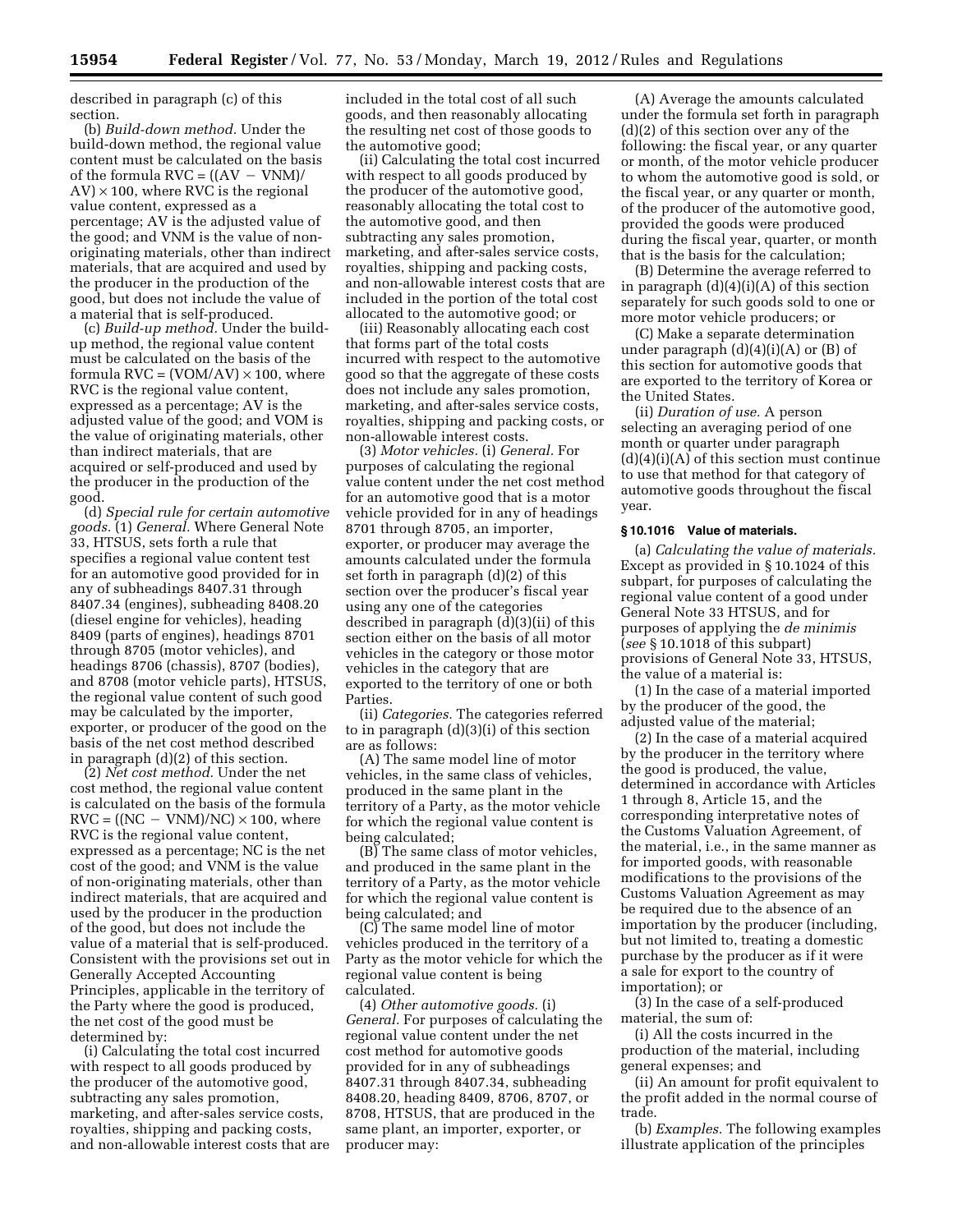set forth in paragraph (a)(2) of this section:

*Example 1.* A producer in Korea purchases material x from an unrelated seller in Korea for \$100. Under the provisions of Article 1 of the Customs Valuation Agreement, transaction value is the price actually paid or payable for the goods when sold for export to the country of importation adjusted in accordance with the provisions of Article 8. In order to apply Article 1 to this domestic purchase by the producer, such purchase is treated as if it were a sale for export to the country of importation. Therefore, for purposes of determining the adjusted value of material x, Article 1 transaction value is the price actually paid or payable for the goods when sold to the producer in Korea (\$100), adjusted in accordance with the provisions of Article 8. In this example, it is irrelevant whether material x was initially imported into Korea by the seller (or by anyone else). So long as the producer acquired material x in Korea, it is intended that the value of material x will be determined on the basis of the price actually paid or payable by the producer adjusted in accordance with the provisions of Article 8.

*Example 2.* Same facts as in Example 1, except that the sale between the seller and the producer is subject to certain restrictions that preclude the application of Article 1. Under Article 2 of the Customs Valuation Agreement, the value is the transaction value of identical goods sold for export to the same country of importation and exported at or about the same time as the goods being valued. In order to permit the application of Article 2 to the domestic acquisition by the producer, it should be modified so that the value is the transaction value of identical goods sold within Korea at or about the same time the goods were sold to the producer in Korea. Thus, if the seller of material x also sold an identical material to another buyer in Korea without restrictions, that other sale would be used to determine the adjusted value of material x.

(c) *Permissible additions to, and deductions from, the value of materials.*  (1) *Additions to originating materials.*  For originating materials, the following expenses, if not included under paragraph (a) of this section, may be added to the value of the originating material:

(i) The costs of freight (''cost of freight'' includes the costs of all types of freight, including in-land freight incurred within a Party's territory, regardless of the mode of transportation), insurance, packing, and all other costs incurred in transporting the material within a Party's territory or between the Parties to the location of the producer;

(ii) Duties, taxes, and customs brokerage fees on the material paid in the territory of one or both of the Parties, other than duties and taxes that are waived, refunded, refundable, or otherwise recoverable, including credit against duty or tax paid or payable; and

(iii) The cost of waste and spoilage resulting from the use of the material in the production of the good, less the value of renewable scrap or byproducts.

(2) *Deductions from non-originating materials.* For non-originating materials, if included under paragraph (a) of this section, the following expenses may be deducted from the value of the nonoriginating material:

(i) The costs of freight (''cost of freight'' includes the costs of all types of freight, including in-land freight incurred within a Party's territory, regardless of the mode of transportation), insurance, packing, and all other costs incurred in transporting the material within a Party's territory or between the territories of the Parties to the location of the producer;

(ii) Duties, taxes, and customs brokerage fees on the material paid in the territory of one or both of the Parties, other than duties and taxes that are waived, refunded, refundable, or otherwise recoverable, including credit against duty or tax paid or payable;

(iii) The cost of waste and spoilage resulting from the use of the material in the production of the good, less the value of renewable scrap or by-products; and

(iv) The cost of originating materials used in the production of the nonoriginating material in the territory of a Party.

(d) *Accounting method.* Any cost or value referenced in General Note 33, HTSUS, and this subpart, must be recorded and maintained in accordance with the Generally Accepted Accounting Principles applicable in the territory of the Party in which the good is produced.

#### **§ 10.1017 Accumulation.**

(a) Originating goods or materials from the territory of one Party, incorporated into a good in the territory of the other Party will be considered to originate in the territory of that other Party.

(b) A good that is produced in the territory of one or both of the Parties by one or more producers is an originating good if the good satisfies the requirements of § 10.1014 of this subpart and all other applicable requirements of General Note 33, HTSUS.

### **§ 10.1018 De minimis.**

(a) *General.* Except as provided in paragraphs (b) and (c) of this section, a good that does not undergo a change in tariff classification pursuant to General Note 33, HTSUS, is an originating good if:

(1) The value of all non-originating materials used in the production of the good that do not undergo the applicable change in tariff classification does not exceed 10 percent of the adjusted value of the good;

(2) The value of the non-originating materials described in paragraph (a)(1) of this section is included in the value of non-originating materials for any applicable regional value content requirement for the good under General Note 33, HTSUS; and

(3) The good meets all other applicable requirements of General Note 33, HTSUS.

(b) *Exceptions.* Paragraph (a) of this section does not apply to:

(1) A non-originating material provided for in Chapter 3, HTSUS, that is used in the production of a good classified in that Chapter;

(2) A non-originating material provided for in Chapter 4, HTSUS, or a non-originating dairy preparation containing over 10 percent by weight of milk solids classified under subheadings 1901.90 or 2106.90, HTSUS, that is used in the production of a good provided for in Chapter 4, HTSUS;

(3) A non-originating material provided for in Chapter 4, HTSUS, or a non-originating dairy preparation containing over 10 percent by weight of milk solids provided for in subheading 1901.90, HTSUS, which is used in the production of the following goods:

(i) Infant preparations containing over 10 percent by weight of milk solids provided for in subheading 1901.10, HTSUS;

(ii) Mixes and doughs, containing over 25 percent by weight of butterfat, not put up for retail sale, provided for in subheading 1901.20, HTSUS;

(iii) Dairy preparations containing over 10 percent by weight of milk solids provided for in subheading 1901.90 or 2106.90, HTSUS;

(iv) Goods provided for in heading 2105, HTSUS;

(v) Beverages containing milk provided for in subheading 2202.90, HTSUS; or

(vi) Animal feeds containing over 10 percent by weight of milk solids provided for in subheading 2309.90, HTSUS;

(4) A non-originating material provided for in Chapter 7, HTSUS that is used in the production of a good classified under the following subheadings: 0703.10, 0703.20, 0709.59, 0709.60, 0710.21 through 0710.80, 0711.90, 0712.20, 0712.39 through 0713.10 or 0714.20, HTSUS;

(5) A non-originating material provided for in heading 1006, HTSUS,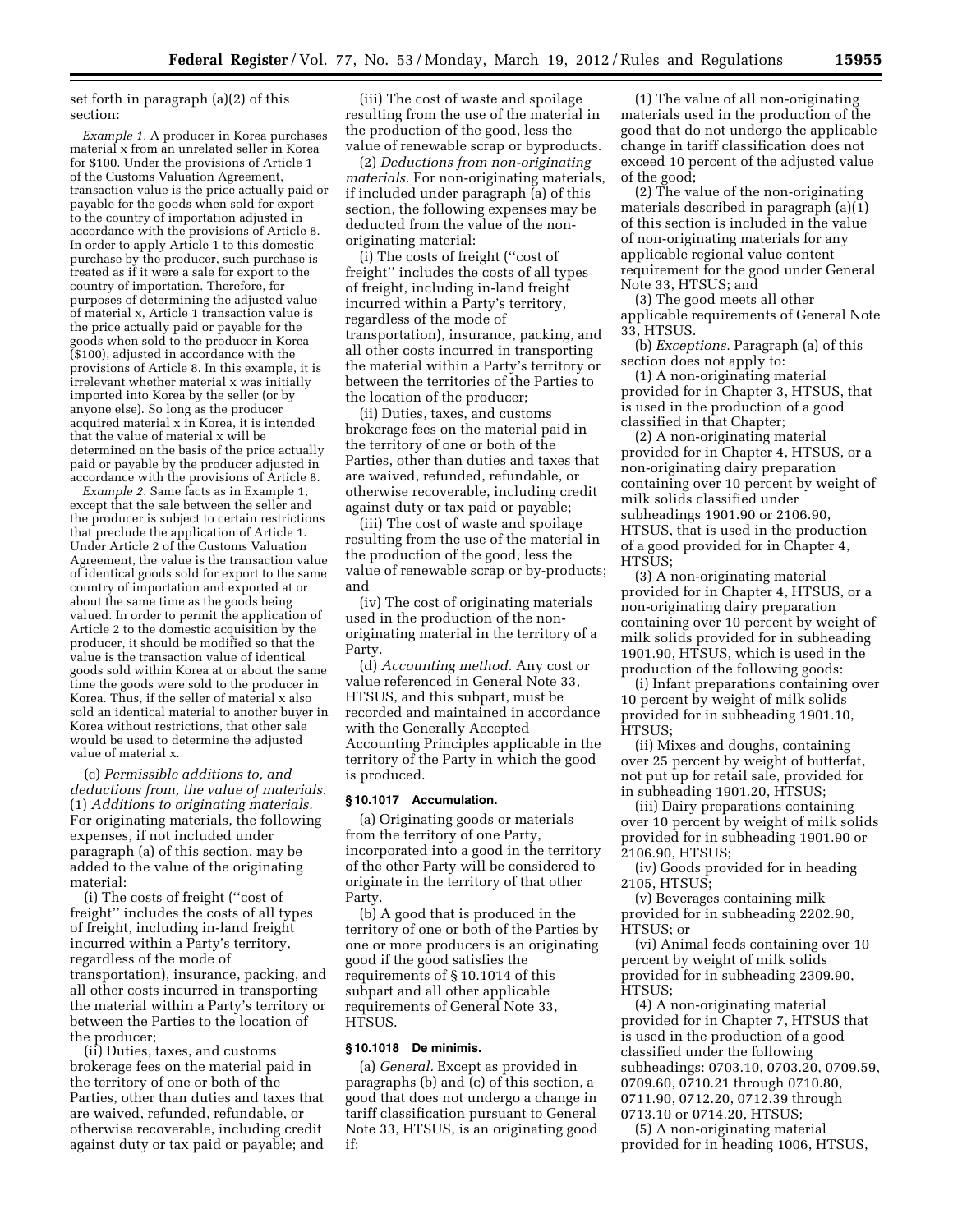or a non-originating rice product classified in Chapter 11, HTSUS that is used in the production of a good provided for under the headings 1006, 1102, 1103, 1104, HTSUS, or subheadings 1901.20 or 1901.90, HTSUS;

(6) A non-originating material provided for in heading 0805, HTSUS or subheadings 2009.11 through 2009.39, HTSUS, that is used in the production of a good provided for under subheadings 2009.11 through 2009.39, HTSUS, or in fruit or vegetable juice of any single fruit or vegetable, fortified with minerals or vitamins, concentrated or unconcentrated, provided for under subheadings 2106.90 or 2202.90, HTSUS;

(7) Non-originating peaches, pears, or apricots provided for in Chapters 8 or 20, HTSUS, that are used in the production of a good classified under heading 2008, HTSUS;

(8) A non-originating material provided for in Chapter 15, HTSUS, that is used in the production of a good classified under headings 1501 through 1508, 1512, 1514, or 1515, HTSUS;

(9) A non-originating material provided for in heading 1701, HTSUS, that is used in the production of a good provided for in any of headings 1701 through 1703, HTSUS;

(10) A non-originating material provided for in Chapter 17, HTSUS, that is used in the production of a good provided for in subheading 1806.10, HTSUS; or

(11) Except as provided in paragraphs (b)(1) through (10) of this section and General Note 33, HTSUS, a nonoriginating material used in the production of a good provided for in any of Chapters 1 through 24, HTSUS, unless the non-originating material is provided for in a different subheading than the good for which origin is being determined under this subpart.

(c) *Textile and apparel goods.* (1) *General.* Except as provided in paragraph (c)(2) of this section, a textile or apparel good that is not an originating good because certain fibers or yarns used in the production of the component of the good that determines the tariff classification of the good do not undergo an applicable change in tariff classification set out in General Note 33, HTSUS, will nevertheless be considered to be an originating good if the total weight of all such fibers or yarns in that component is not more than 7 percent of the total weight of that component.

(2) *Exception for goods containing elastomeric yarns.* A textile or apparel good containing elastomeric yarns in the component of the good that determines

the tariff classification of the good will be considered an originating good only if such yarns are wholly formed and finished in the territory of a Party.

(3) For purposes of this section, ''*wholly formed or finished*'' means when used in reference to fabrics, all production processes and finishing operations necessary to produce a finished fabric ready for use without further processing. These processes and operations include formation processes, such as weaving, knitting, needling, tufting, felting, entangling, or other such processes, and finishing operations, including bleaching, dyeing, and printing. When used in reference to yarns, ''*wholly formed or finished*'' means all production processes and finishing operations, beginning with the extrusion of filaments, strips, film, or sheet, and including drawing to fully orient a filament or slitting a film or sheer into strip, or the spinning of all fibers into yarn, or both, and ending with a finished yarn or plied yarn.

#### **§ 10.1019 Fungible goods and materials.**

(a) *General.* A person claiming that a fungible good or material is an originating good may base the claim either on the physical segregation of each fungible good or material or by using an inventory management method with respect to the fungible good or material. For purposes of this section, the term ''*inventory management method*'' means:

(1) Averaging;

(2) ''Last-in, first-out;''

(3) ''First-in, first-out;'' or

(4) Any other method that is recognized in the Generally Accepted Accounting Principles of the Party in which the production is performed or otherwise accepted by that country.

(b) *Duration of use.* A person selecting an inventory management method under paragraph (a) of this section for a particular fungible good or material must continue to use that method for that fungible good or material throughout the fiscal year of that person.

### **§ 10.1020 Accessories, spare parts, or tools.**

(a) *General.* Accessories, spare parts, or tools that are delivered with a good and that form part of the good's standard accessories, spare parts, or tools will be treated as originating goods if the good is an originating good, and will be disregarded in determining whether all the non-originating materials used in the production of the good undergo an applicable change in tariff classification specified in General Note 33, HTSUS, provided that:

(1) The accessories, spare parts, or tools are classified with, and not invoiced separately from, the good; and

(2) The quantities and value of the accessories, spare parts, or tools are customary for the good.

(b) *Regional value content.* If the good is subject to a regional value content requirement, the value of the accessories, spare parts, or tools is taken into account as originating or nonoriginating materials, as the case may be, in calculating the regional value content of the good under § 10.1015 of this subpart.

### **§ 10.1021 Goods classifiable as goods put up in sets.**

Notwithstanding the specific rules set forth in General Note 33, HTSUS, goods classifiable as goods put up in sets for retail sale as provided for in General Rule of Interpretation 3, HTSUS, will not be considered to be originating goods unless:

(a) Each of the goods in the set is an originating good; or

(b) The total value of the nonoriginating goods in the set does not exceed:

(1) In the case of textile or apparel goods, 10 percent of the adjusted value of the set; or

(2) In the case of a good other than a textile or apparel good, 15 percent of the adjusted value of the set.

#### **§ 10.1022 Retail packaging materials and containers.**

(a) *Effect on tariff shift rule.* Packaging materials and containers in which a good is packaged for retail sale, if classified with the good for which preferential tariff treatment under the UKFTA is claimed, will be disregarded in determining whether all nonoriginating materials used in the production of the good undergo the applicable change in tariff classification set out in General Note 33, HTSUS.

(b) *Effect on regional value content calculation.* If the good is subject to a regional value content requirement, the value of such packaging materials and containers will be taken into account as originating or non-originating materials, as the case may be, in calculating the regional value content of the good.

*Example 1.* Korean Producer A of good C imports 100 non-originating blister packages to be used as retail packaging for good C. As provided in § 10.1016(a)(1) of this subpart, the value of the blister packages is their adjusted value, which in this case is \$10. Good C has a regional value content requirement. The United States importer of good C decides to use the build-down method,  $RVC = ((AV - VNM)/AV) \times 100$  (*see* § 10.1015(b) of this subpart), in determining whether good C satisfies the regional value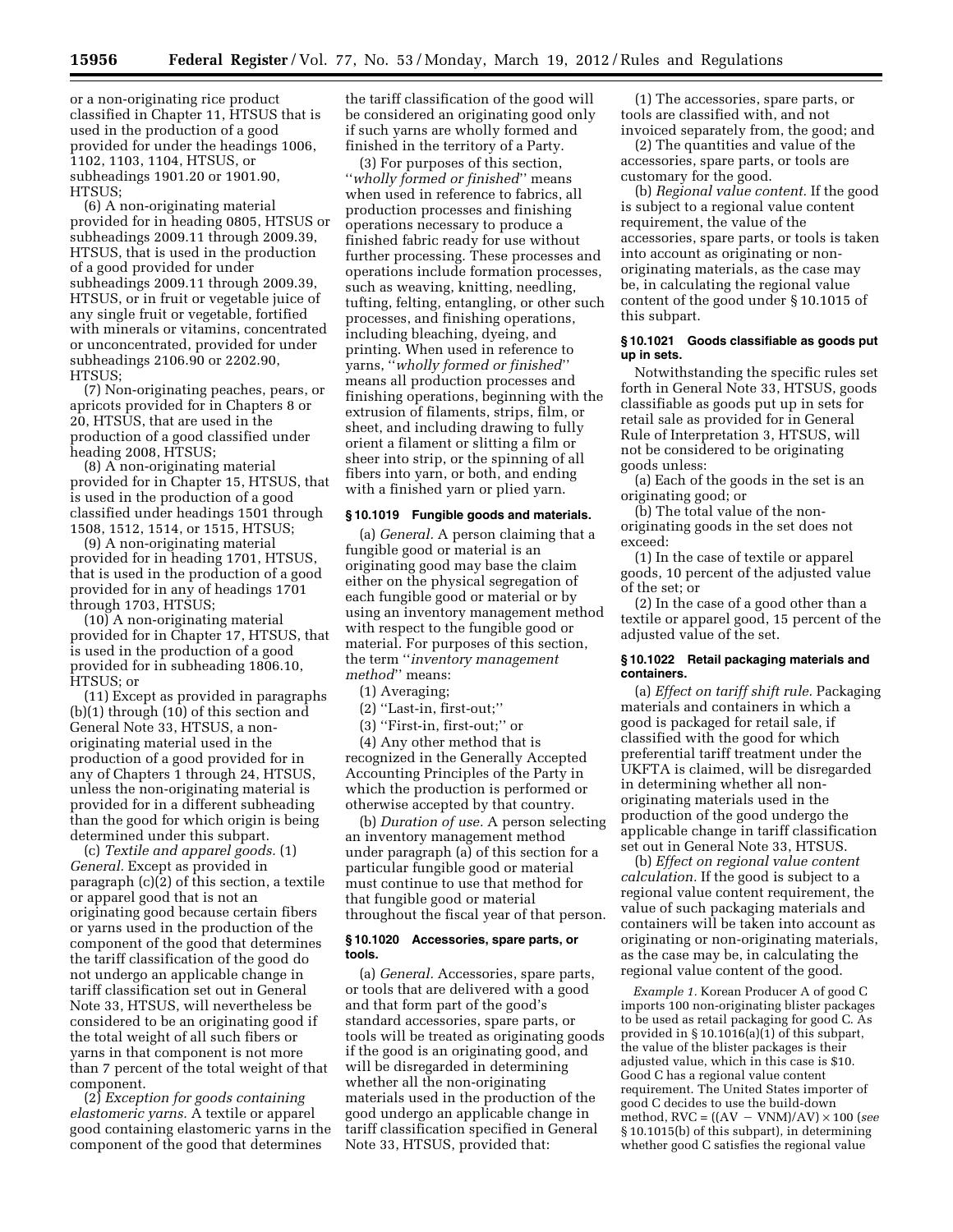content requirement. In applying this method, the non-originating blister packages are taken into account as non-originating. As such, their \$10 adjusted value is included in the VNM, value of non-originating materials, of good C.

*Example 2.* Same facts as in Example 1, except that the blister packages are originating. In this case, the adjusted value of the originating blister packages would *not* be included as part of the VNM of good C under the build-down method. However, if the U.S. importer had used the build-up method, RVC = (VOM/AV) × 100 (*see* § 10.1015(c) of this subpart), the adjusted value of the blister packaging would be included as part of the VOM, value of originating materials.

## **§ 10.1023 Packing materials and containers for shipment.**

(a) *Effect on tariff shift rule.* Packing materials and containers for shipment, as defined in § 10.1013(m) of this subpart, are to be disregarded in determining whether the nonoriginating materials used in the production of the good undergo an applicable change in tariff classification set out in General Note 33, HTSUS. Accordingly, such materials and containers are not required to undergo the applicable change in tariff classification even if they are nonoriginating.

(b) *Effect on regional value content calculation.* Packing materials and containers for shipment, as defined in § 10.1013(m) of this subpart, are to be disregarded in determining the regional value content of a good imported into the United States. Accordingly, in applying the build-down, build-up, or net cost method for determining the regional value content of a good imported into the United States, the value of such packing materials and containers for shipment (whether originating or non-originating) is disregarded and not included in AV, adjusted value, VNM, value of nonoriginating materials, VOM, value of originating materials, or NC, net cost of a good.

*Example.* Korean producer A produces good C. Producer A ships good  $\hat{C}$  to the United States in a shipping container that it purchased from Company B in Korea. The shipping container is originating. The value of the shipping container determined under  $\S 10.1016(a)(2)$  of this subpart is \$3. Good C is subject to a regional value content requirement. The transaction value of good C is \$100, which includes the \$3 shipping container. The U.S. importer decides to use the build-up method,  $\angle$ RVC = (VOM/AV)  $\times$ 100 (*see* § 10.1015(c) of this subpart), in determining whether good C satisfies the regional value content requirement. In determining the AV, adjusted value, of good C imported into the U.S., paragraph (b) of this section and the definition of AV require a \$3 deduction for the value of the shipping

container. Therefore, the AV is \$97  $($100 - $3)$ . In addition, the value of the shipping container is disregarded and not included in the VOM, value of originating materials.

# **§ 10.1024 Indirect materials.**

An indirect material, as defined in § 10.1002(n) of this subpart, will be disregarded for the purpose of determining whether a good is originating.

*Example.* Korean Producer A produces good C using non-originating material B. Producer A imports non-originating rubber gloves for use by workers in the production of good C. Good C is subject to a tariff shift requirement. As provided in § 10.1014(b)(1) of this subpart and General Note 33, each of the non-originating materials in good C must undergo the specified change in tariff classification in order for good C to be considered originating. Although nonoriginating material B must undergo the applicable tariff shift in order for good C to be considered originating, the rubber gloves do not because they are indirect materials and are disregarded for purposes of determining whether the good is originating.

### **§ 10.1025 Transit and transshipment.**

(a) *General.* A good that has undergone production necessary to qualify as an originating good under § 10.1014 of this subpart will not be considered an originating good if, subsequent to that production, the good:

(1) Undergoes further production or any other operation outside the territories of the Parties, other than unloading, reloading, or any other operation necessary to preserve the good in good condition or to transport the good to the territory of a Party; or

(2) Does not remain under the control of customs authorities in the territory of a non-Party.

(b) *Documentary evidence.* An importer making a claim that a good is originating may be required to demonstrate, to CBP's satisfaction, that the conditions and requirements set forth in paragraph (a) of this section were met. An importer may demonstrate compliance with this section by submitting documentary evidence. Such evidence may include, but is not limited to, bills of lading, airway bills, packing lists, commercial invoices, receiving and inventory records, and customs entry and exit documents.

## **Origin Verifications and Determinations**

## **§ 10.1026 Verification and justification of claim for preferential tariff treatment.**

(a) *Verification.* A claim for preferential tariff treatment made under § 10.1003(b) or § 10.1011 of this subpart, including any statements or other information submitted to CBP in

support of the claim, will be subject to such verification as the port director deems necessary. In the event that the port director is provided with insufficient information to verify or substantiate the claim, the port director finds a pattern of conduct, indicating that an importer, exporter, or producer has provided false or unsupported declarations or certifications, or the exporter or producer fails to consent to a verification visit, the port director may deny the claim for preferential treatment. A verification of a claim for preferential tariff treatment under UKFTA for goods imported into the United States may be conducted by means of one or more of the following:

(1) Written requests for information from the importer, exporter, or producer;

(2) Written questionnaires to the importer, exporter, or producer;

(3) Visits to the premises of the exporter or producer in the territory of Korea, to review the records of the type referred to in § 10.1009(c)(1) of this subpart or to observe the facilities used in the production of the good, in accordance with the framework that the Parties develop for conducting verifications; and

(4) Such other procedures to which the Parties may agree.

(b) *Applicable accounting principles.*  When conducting a verification of origin to which Generally Accepted Accounting Principles may be relevant, CBP will apply and accept the Generally Accepted Accounting Principles applicable in the country of production.

## **§ 10.1027 Special rule for verifications in Korea of U.S. imports of textile and apparel goods.**

(a) *Procedures to determine whether a claim of origin is accurate.* (1) *General.*  For the purpose of determining that a claim of origin for a textile or apparel good is accurate, CBP may request that the government of the Republic of Korea conduct a verification, regardless of whether a claim is made for preferential tariff treatment.

(2) *Actions during a verification.*  While a verification under this paragraph is being conducted, CBP, if directed by the President, may take appropriate action, which may include suspending the liquidation of the entry of the textile or apparel good for which a claim for preferential tariff treatment or a claim of origin has been made.

(3) *Actions following a verification.* If on completion of a verification under this paragraph, CBP makes a negative determination, or if CBP is unable to determine that a claim of origin for a textile or apparel good is accurate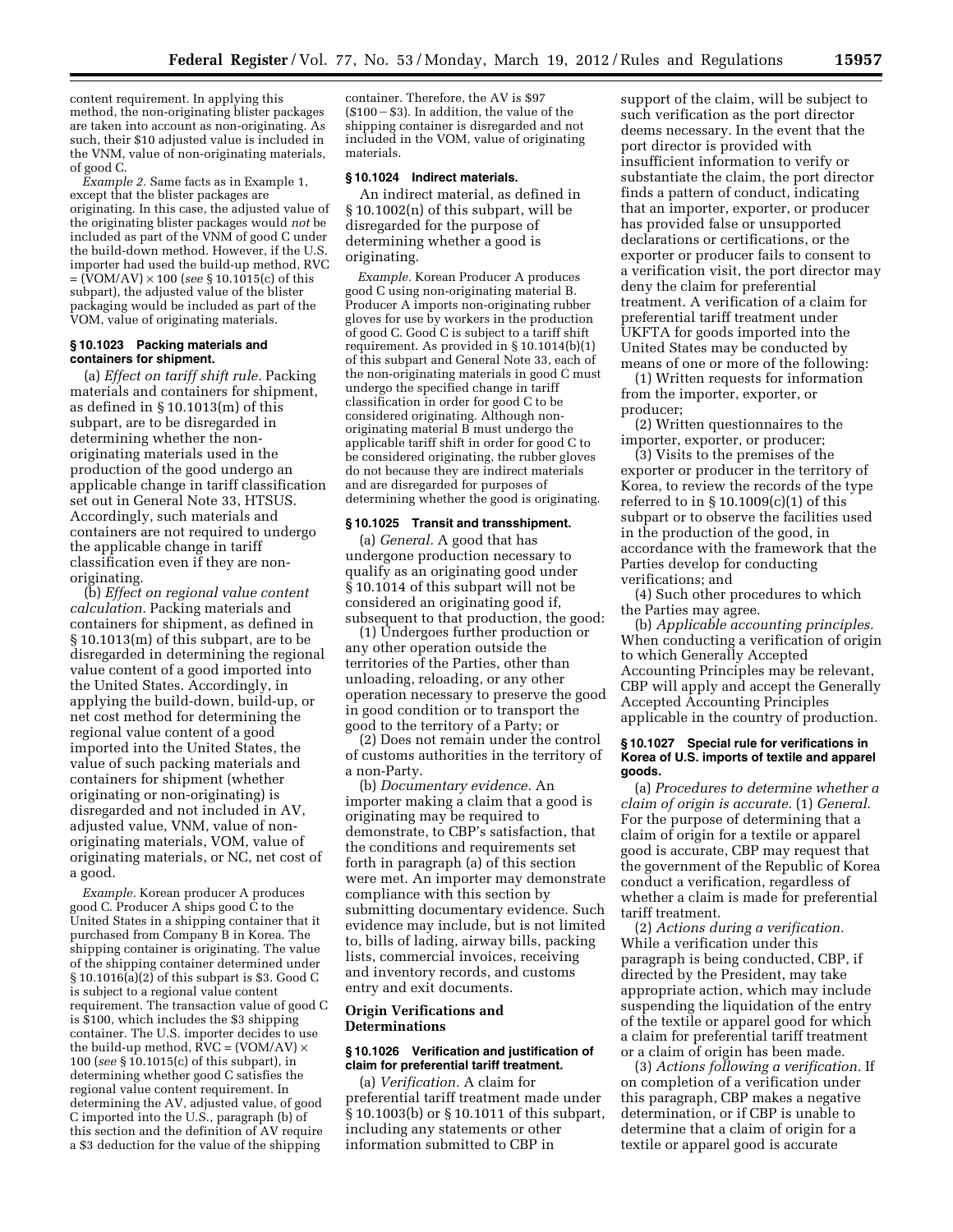within 12 months after its request for a verification, CBP, if directed by the President, may take appropriate action, which may include:

(i) Denying the application of preferential tariff treatment to the textile or apparel good for which a claim for preferential tariff treatment has been made that is the subject of a verification if CBP determines that the enterprise has provided insufficient or incorrect information to support the claim; and

(ii) Denying entry to the textile or apparel good for which a claim for preferential tariff treatment or a claim of origin has been made that is the subject of a verification, if CBP determines that the enterprise has provided insufficient or incorrect information to support the claim.

(b) *Procedures to determine compliance with applicable customs laws and regulations of the United States.* (1) *General.* For purposes of enabling CBP to determine that an exporter or producer is complying with applicable customs laws, regulations, and procedures regarding trade in textile and apparel goods, CBP may request that the government of the Republic of Korea conduct a verification, if CBP has a reasonable suspicion of unlawful activity relating to trade in textile or apparel goods by a person of Korea.

(2) *Actions during a verification.*  While a verification under this paragraph is being conducted, CBP, if directed by the President, may take appropriate action, which may include suspending the liquidation of the entry of any textile or apparel good exported or produced by the enterprise subject to the verification.

(3) *Actions following a verification.* If on completion of a verification under this paragraph, CBP makes a negative determination, or if CBP is unable to determine that the person is complying with applicable customs measures affecting trade in textile or apparel goods within 12 months after its request for a verification, CBP, if directed by the President, may take appropriate action, which may include:

(i) Denying the application of preferential tariff treatment to any textile or apparel good exported or produced by the enterprise subject to the verification if CBP determines that the enterprise has provided insufficient or incorrect information with respect to its obligations under the applicable customs laws, regulations, and procedures regarding trade in textile and apparel goods; and

(ii) Denying entry to any textile or apparel good exported or produced by the enterprise subject to the verification, if CBP determines that the enterprise has provided insufficient or incorrect information with respect to its obligations under the applicable customs laws, regulations, and procedures regarding trade in textile and apparel goods.

(c) *Denial of permission to conduct a verification.* If an enterprise does not consent to a verification under this section, CBP may deny preferential tariff treatment or deny entry to similar goods exported or produced by the enterprise that would have been the subject of the verification.

(d) *Action by U.S. officials in conducting a verification abroad.* U.S. officials may undertake or assist in a verification under this section by conducting visits in the territory of Korea, along with the competent authorities of Korea, to the premises of an exporter, producer, or any other enterprise involved in the movement of textile or apparel goods from Korea to the United States.

(e) *Continuation of appropriate action.* Before taking any action under paragraph (a) or (b), CBP will notify the government of the Republic of Korea. CBP may continue to take appropriate action under paragraph (a) or (b) of this section until it receives information sufficient to enable it to make the determination described in paragraphs (a) and (b) of this section. CBP may make public the identity of a person that CBP has determined to be engaged in circumvention as provided under this section or that has failed to demonstrate that it produces, or is capable of producing, textile or apparel goods.

### **§ 10.1028 Issuance of negative origin determinations.**

If, as a result of an origin verification initiated under this subpart, CBP determines that a claim for preferential tariff treatment under this subpart should be denied, it will issue a determination in writing or via an authorized electronic data interchange system to the importer that sets forth the following:

(a) A description of the good that was the subject of the verification together with the identifying numbers and dates of the import documents pertaining to the good;

(b) A statement setting forth the findings of fact made in connection with the verification and upon which the determination is based; and

(c) With specific reference to the rules applicable to originating goods as set forth in General Note 33, HTSUS, and in §§ 10.1013 through 10.1025 of this subpart, the legal basis for the determination.

### **§ 10.1029 Repeated false or unsupported preference claims.**

Where verification or other information reveals a pattern of conduct by an importer, exporter, or producer of false or unsupported representations that goods qualify under the UKFTA rules of origin set forth in General Note 33, HTSUS, CBP may suspend preferential tariff treatment under the UKFTA to entries of identical goods covered by subsequent statements, declarations, or certifications by that importer, exporter, or producer until CBP determines that representations of that person are in conformity with General Note 33, HTSUS.

## **Penalties**

# **§ 10.1030 General.**

Except as otherwise provided in this subpart, all criminal, civil, or administrative penalties which may be imposed on U.S. importers, exporters, and producers for violations of the customs and related U.S. laws and regulations will also apply to U.S. importers, exporters, and producers for violations of the U.S. laws and regulations relating to the UKFTA.

# **§ 10.1031 Corrected claim or certification by importers.**

An importer who makes a corrected claim under § 10.1003(c) of this subpart will not be subject to civil or administrative penalties under 19 U.S.C. 1592 for having made an incorrect claim or having submitted an incorrect certification, provided that the corrected claim is promptly and voluntarily made.

#### **§ 10.1032 Corrected certification by U.S. exporters or producers.**

Civil or administrative penalties provided for under 19 U.S.C. 1592 will not be imposed on an exporter or producer in the United States who promptly and voluntarily provides written notification pursuant to § 10.1009(b) with respect to the making of an incorrect certification.

# **§ 10.1033 Framework for correcting claims or certifications.**

(a) ''*Promptly and voluntarily'' defined.* Except as provided for in paragraph (b) of this section, for purposes of this subpart, the making of a corrected claim or certification by an importer or the providing of written notification of an incorrect certification by an exporter or producer in the United States will be deemed to have been done promptly and voluntarily if:

(1)(i) Done before the commencement of a formal investigation, within the meaning of § 162.74(g) of this chapter; or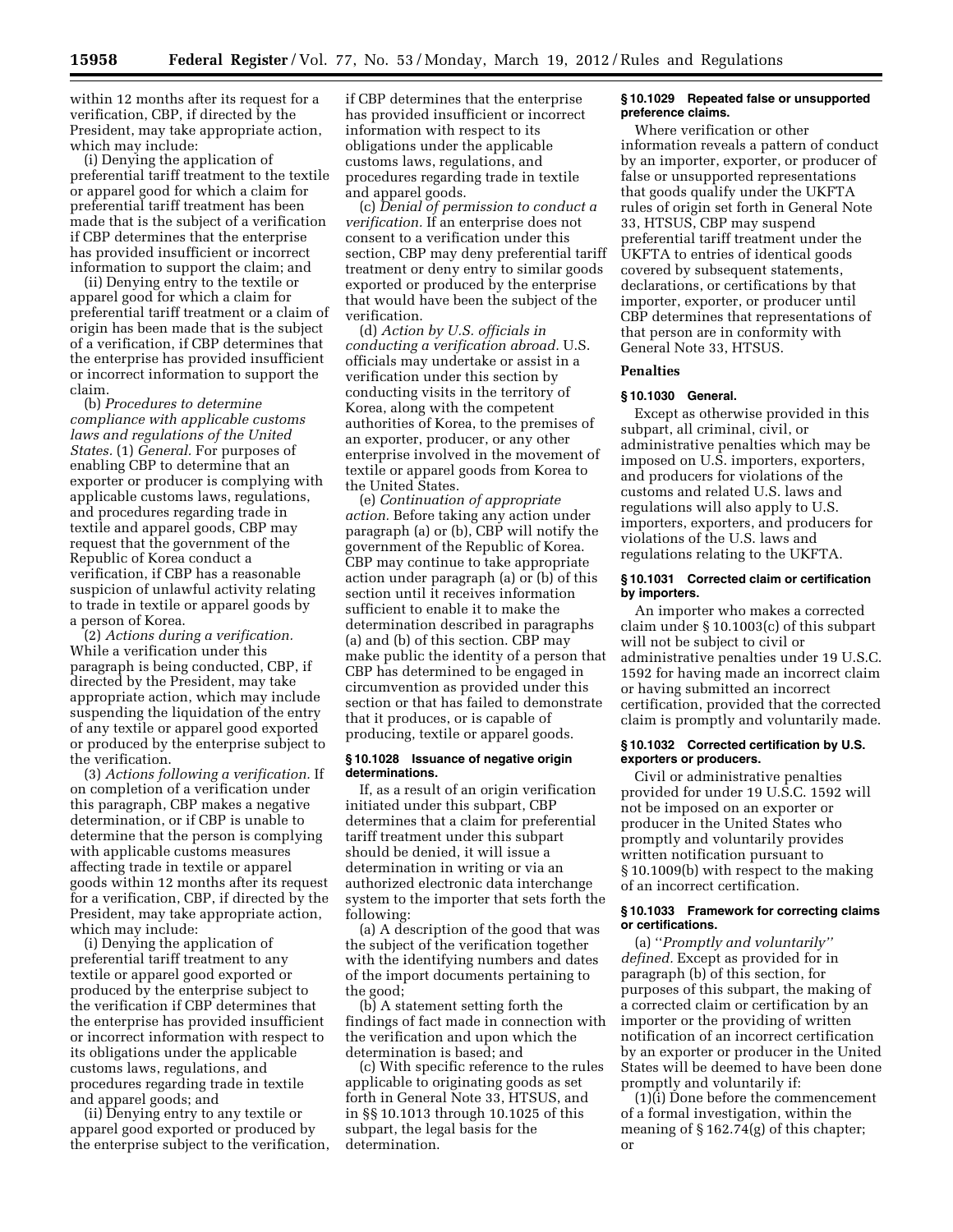(ii) Done before any of the events specified in § 162.74(i) of this chapter have occurred; or

(iii) Done within 30 days after the importer, exporter, or producer initially becomes aware that the claim or certification is incorrect; and

(2) Accompanied by a statement setting forth the information specified in paragraph (c) of this section; and

(3) In the case of a corrected claim or certification by an importer, accompanied or followed by a tender of any actual loss of duties and merchandise processing fees, if applicable, in accordance with paragraph (d) of this section.

(b) *Exception in cases involving fraud or subsequent incorrect claims.* (1) *Fraud.* Notwithstanding paragraph (a) of this section, a person who acted fraudulently in making an incorrect claim or certification may not make a voluntary correction of that claim or certification. For purposes of this paragraph, the term "fraud" will have the meaning set forth in paragraph (C)(3) of appendix B to part 171 of this chapter.

(2) *Subsequent incorrect claims.* An importer who makes one or more incorrect claims after becoming aware that a claim involving the same merchandise and circumstances is invalid may not make a voluntary correction of the subsequent claims pursuant to paragraph (a) of this section.

(c) *Statement.* For purposes of this subpart, each corrected claim or certification must be accompanied by a statement, submitted in writing or via an authorized electronic data interchange system, which:

(1) Identifies the class or kind of good to which the incorrect claim or certification relates;

(2) In the case of a corrected claim or certification by an importer, identifies each affected import transaction, including each port of importation and the approximate date of each importation;

(3) Specifies the nature of the incorrect statements or omissions regarding the claim or certification; and

(4) Sets forth, to the best of the person's knowledge, the true and accurate information or data which should have been covered by or provided in the claim or certification, and states that the person will provide any additional information or data which is unknown at the time of making the corrected claim or certification within 30 days or within any extension of that 30-day period as CBP may permit in order for the person to obtain the information or data.

(d) *Tender of actual loss of duties.* A U.S. importer who makes a corrected claim must tender any actual loss of duties at the time of making the corrected claim, or within 30 days thereafter, or within any extension of that 30-day period as CBP may allow in order for the importer to obtain the information or data necessary to calculate the duties owed.

## **Goods Returned After Repair or Alteration**

# **§ 10.1034 Goods re-entered after repair or alteration in Korea.**

(a) *General.* This section sets forth the rules which apply for purposes of obtaining duty-free treatment on goods returned after repair or alteration in Korea as provided for in subheadings 9802.00.40 and 9802.00.50, HTSUS. Goods returned after having been repaired or altered in Korea, regardless of whether the repair or alteration could be performed in the United States or has increased the value of the good and regardless of their origin, are eligible for duty-free treatment, provided that the requirements of this section are met. For purposes of this section, ''repairs or alterations'' means restoration, addition, renovation, re-dyeing, cleaning, resterilizing, or other treatment that does not destroy the essential characteristics of, or create a new or commercially different good from, the good exported from the United States.

(b) *Goods not eligible for duty-free treatment after repair or alteration.* The duty-free treatment referred to in paragraph (a) of this section will not apply to goods which, in their condition as exported from the United States to Korea, are incomplete for their intended use and for which the processing operation performed in Korea constitutes an operation that is performed as a matter of course in the preparation or manufacture of finished goods.

(c) *Documentation.* The provisions of § 10.8(a), (b), and (c) of this part, relating to the documentary requirements for goods entered under subheading 9802.00.40 or 9802.00.50, HTSUS, will apply in connection with the entry of goods which are returned from Korea after having been exported for repairs or alterations and which are claimed to be duty free.

# **PART 24—CUSTOMS FINANCIAL AND ACCOUNTING PROCEDURE**

■ 4. The general authority citation for part 24 and specific authority for § 24.23 continue to read as follows:

**Authority:** 5 U.S.C. 301; 19 U.S.C. 58a– 58c, 66, 1202 (General Note 3(i), Harmonized Tariff Schedule of the United States), 1505, 1520, 1624; 26 U.S.C. 4461, 4462; 31 U.S.C. 9701; Public Law 107–296, 116 Stat. 2135 (6 U.S.C. 1 *et seq.*). \* \* \* \* \*

Section 24.23 also issued under 19 U.S.C. 3332;

\* \* \* \* \*

■ 5. Section 24.23 is amended by adding paragraph (c)(12) to read as follows:

#### **§ 24.23 Fees for processing merchandise.**

\* \* \* \* \*

(c) \* \* \* (12) The ad valorem fee, surcharge, and specific fees provided under paragraphs  $(b)(1)$  and  $(b)(2)(i)$  of this section will not apply to goods that qualify as originating goods under § 203 of the United States-Korea Free Trade Agreement (*see also* General Note 33, HTSUS) that are entered, or withdrawn from warehouse for consumption, on or after March 15, 2012.

# **PART 162—INSPECTION, SEARCH, AND SEIZURE**

■ 6. The authority citation for part 162 continues to read in part as follows:

**Authority:** 5 U.S.C. 301; 19 U.S.C. 66, 1592, 1593a, 1624. \* \* \* \* \*

■ 7. Section 162.0 is amended by revising the last sentence to read as

# **§ 162.0 Scope.**

follows:

\* \* \* Additional provisions concerning records maintenance and examination applicable to U.S. importers, exporters and producers under the U.S.-Chile Free Trade Agreement, the U.S.-Singapore Free Trade Agreement, the Dominican Republic-Central America-U.S. Free Trade Agreement, the U.S.-Morocco Free Trade Agreement, the U.S.- Peru Trade Promotion Agreement, and the U.S.-Korea Free Trade Agreement are contained in Part 10, Subparts H, I, J, M, Q, and R of this chapter, respectively.

# **PART 163—RECORDKEEPING**

■ 8. The authority citation for part 163 continues to read as follows:

**Authority:** 5 U.S.C. 301; 19 U.S.C. 66, 1484, 1508, 1509, 1510, 1624.

■ 9. Section 163.1 is amended by redesignating paragraph (a)(2)(xiv) as  $(a)(2)(xv)$  and adding a new paragraph  $(a)(2)(xiv)$  to read as follows:

## **§ 163.1 Definitions.**

- \* \* \* \* \*
	- (a) \* \* \*  $(2)^*$  \* \* \*
	- (xiv) The maintenance of any

documentation that the importer may